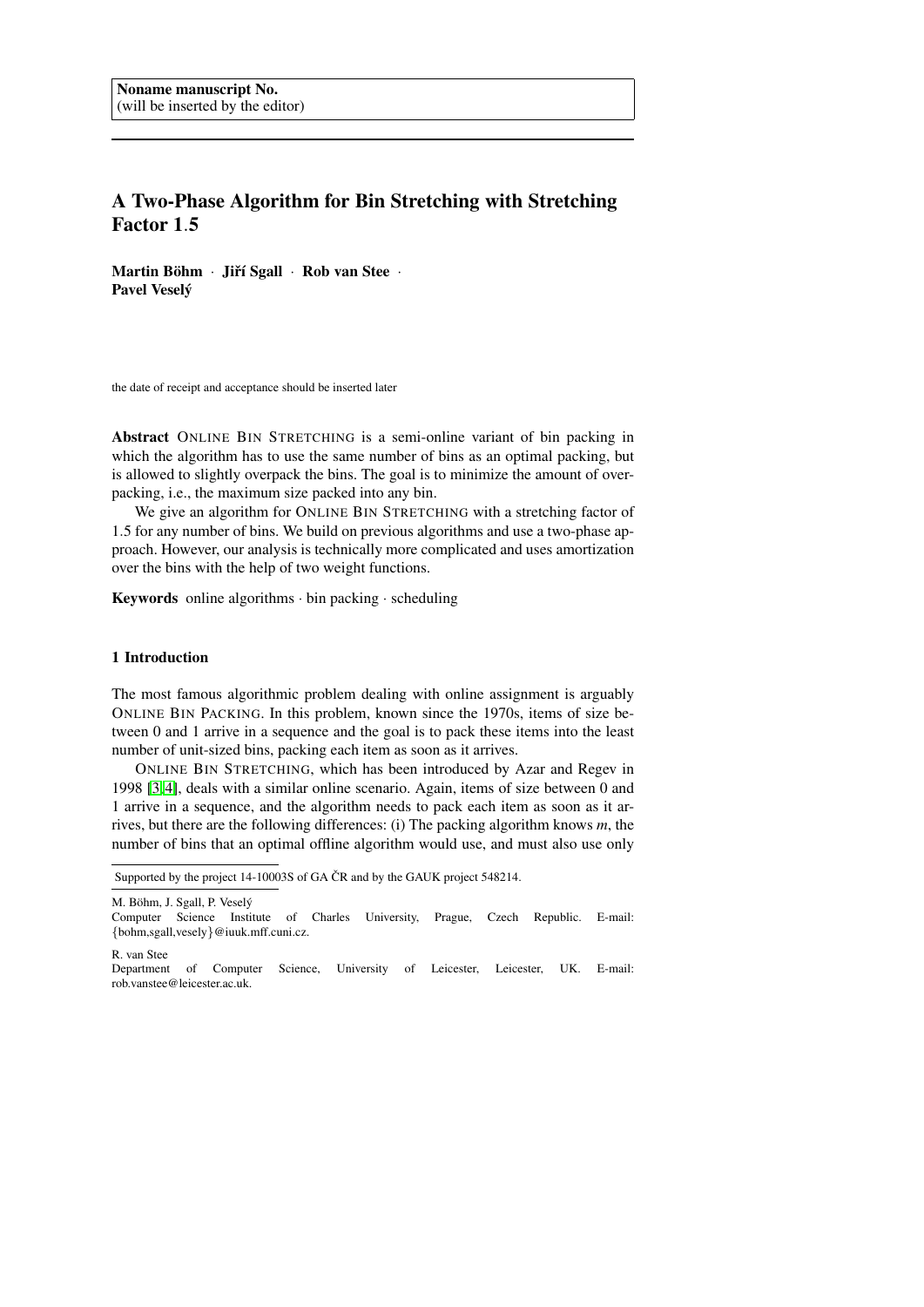at most *m* bins, and (ii) the packing algorithm can use bins of capacity *R* for some  $R \geq 1$ . The goal is to minimize the stretching factor *R*.

In general, the term "semi-online" refers to algorithms that, compared to online algorithms, have some additional global information about the instance of the problem or have another advantage. We have formulated ONLINE BIN STRETCHING as a semi-online bin packing variant, where the algorithm has the additional information that the optimal number of bins is *m* and at the same time the algorithm has the advantage of using bins of larger capacity.

Taking another view, ONLINE BIN STRETCHING can also be thought of as a semi-online scheduling problem, in which we schedule jobs arriving one by one in an online manner on exactly *m* machines, with the objective to minimize the makespan, i.e., the length of the resulting schedule. Here the additional information is that the optimal offline algorithm could schedule all jobs with makespan 1. Our task is to present an algorithm with makespan being at most *R*.

History. ONLINE BIN STRETCHING has been proposed by Azar and Regev [\[3,](#page-17-0) [4\]](#page-17-1). The original lower bound of  $4/3$  for three bins has appeared even before that, in [\[16\]](#page-17-2), for two bins together with a matching algorithm. Azar and Regev extended the same lower bound to any number of bins and gave an online algorithm with a stretching factor 1.625.

The problem has been revisited recently, with both lower bound improvements and new efficient algorithms. On the algorithmic side, Kellerer and Kotov [\[15\]](#page-17-3) have achieved a stretching factor 11/7  $\approx$  1.57 and Gabay et al. [\[12\]](#page-17-4) have achieved 26/17  $\approx$ 1.53. There is still a considerable gap to the best known general lower bound of 4/3, shown by a simple argument in the original paper of Azar and Regev [\[3,](#page-17-0) [4\]](#page-17-1).

While the algorithms and the lower bound from the last paragraph work for any  $m > 2$ , ONLINE BIN STRETCHING has also been studied in the special case of a specific constant number of bins *m*. In some cases better algorithms and lower bounds are possible. Obviously, for  $m = 1$ , the problem is trivial, as the only possible algorithm has a stretching factor 1. For  $m = 2$ , it is easy to achieve a stretching factor  $4/3$ , which is optimal. Thus the first interesting case is  $m = 3$ ; the currently best algorithm given by the authors of this paper [\[7\]](#page-17-5) has a stretching factor of  $11/8 = 1.375$ .

Interestingly, the setting with a small fixed number of bins allows better lower bounds on the stretching factor. The lower bounds cannot be easily translated into a lower bound for a larger *m*; for example, if we modify the instance by adding new bins and a corresponding number of items of size 1 (that must use exactly the new bins in the optimum), the semi-online algorithm still could use the additional capacity of *R* − 1 in the new bins to its advantage. The paper of Gabay et al. [\[10\]](#page-17-6) showed a lower bound of  $19/14 \approx 1.357$  for  $m = 3$  using a computer search. Extending their methods, the authors of this paper were able to reach a lower bound of  $15/11 = 1.36$ for  $m = 3$  in [\[7\]](#page-17-5) as well as a bound of  $19/14$  for  $m = 4$  and  $m = 5$ . The preprint [\[10\]](#page-17-6) was updated in 2015 [\[11\]](#page-17-7) to include a lower bound of  $19/14$  for  $m = 4$  bins. For  $m > 5$ , the general lower bound of  $4/3$  is still the best currently known.

Our contributions. We present a new algorithm for ONLINE BIN STRETCHING with a stretching factor of 1.5. We build on the two-phase approach which appeared previ-ously in [\[15,](#page-17-3) [12\]](#page-17-4). In this approach, the first phase tries to fill some bins close to  $R-1$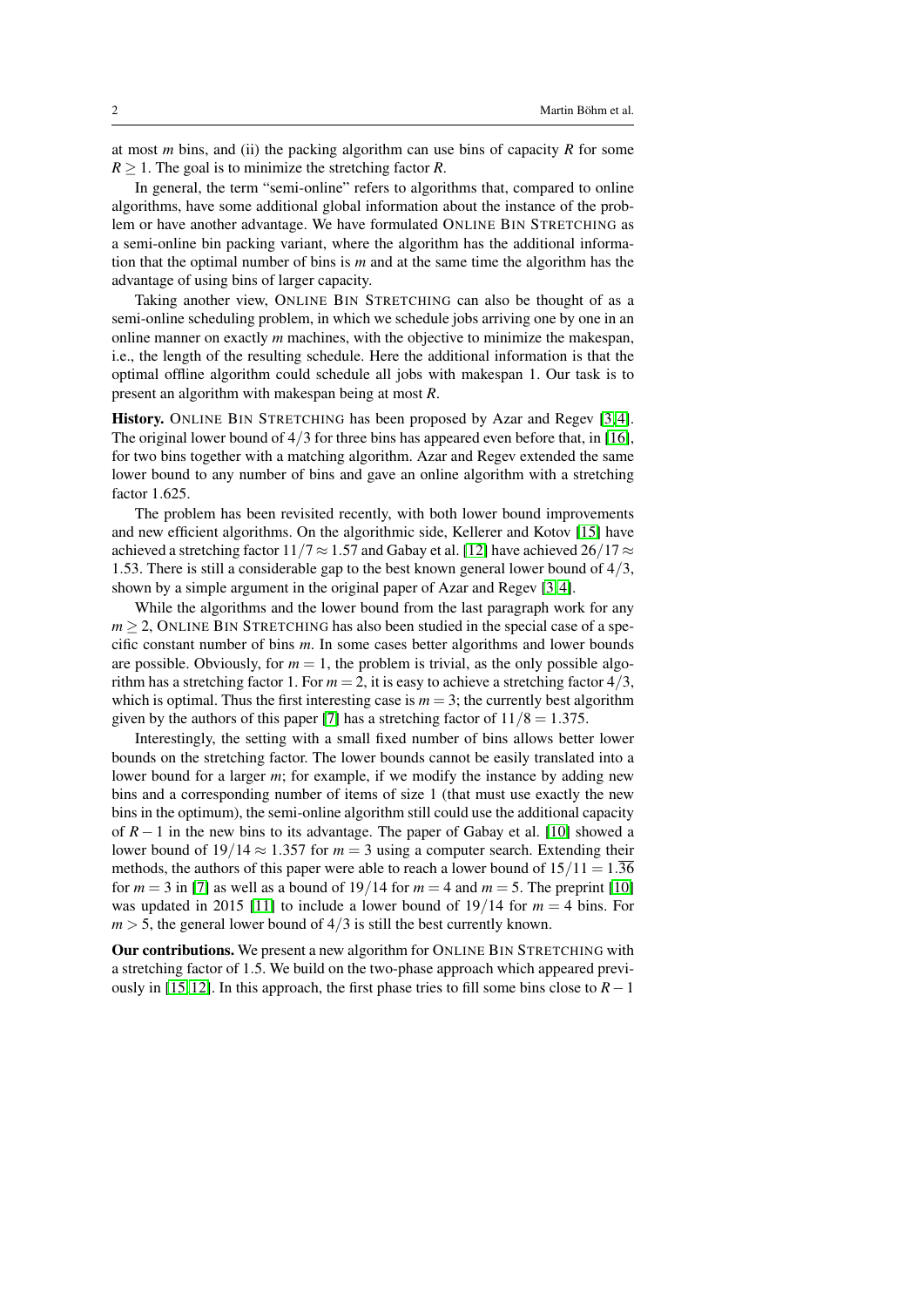and achieve a fixed ratio between these bins and empty bins, while the second phase uses the bins in blocks of fixed size and analyzes each block separately. To reach 1.5, we needed to significantly improve the analysis using amortization techniques (represented by a weight function in our presentation) to amortize among blocks and bins of different types.

A preliminary version of this work appeared in [\[6\]](#page-17-8).

Related work. The NP-hard problem BIN PACKING was originally proposed by Ullman [\[18\]](#page-17-9) and Johnson [\[14\]](#page-17-10) in the 1970s. Since then it has seen major interest and progress, see the survey of Coffman et al. [\[8\]](#page-17-11) for many results on classical BIN PACK-ING and its variants. While our problem can be seen as a variant of BIN PACKING, note that the algorithms cannot open more bins than the optimum and thus general results for BIN PACKING do not translate to our setting.

As noted, ONLINE BIN STRETCHING can be formulated as online scheduling on *m* identical machines with known optimal makespan. Such algorithms were studied and are important in designing constant-competitive algorithms without the additional knowledge, e.g., for scheduling in the more general model of uniformly related machines [\[2,](#page-17-12)5,9].

For scheduling, also other types of semi-online algorithms are studied. Historically first is the study of ordered sequences with non-decreasing processing times [\[13\]](#page-17-15). Most closely related is the variant with known sum of all processing times studied in [\[16\]](#page-17-2). If we know the optimal makespan, we can always pad the instance by small items at the end so that the optimal makespan remains the same and the sum of processing time equals *m* times the optimal makespan. Thus one could expect that these two quantities are interchangeable. However, when the sum of all processing times is known, the currently best results are a lower bound of 1.585 and an algorithm with ratio 1.6, both from [\[1\]](#page-16-0). This shows, somewhat surprisingly, that knowing the actual optimum gives a significantly bigger advantage to the semi-online algorithm over knowing just the sum of the processing times. See Pruhs et al. [\[17\]](#page-17-16) for a survey of other results on (semi-)online scheduling.

# 1.1 Definitions and notation

Our main problem, ONLINE BIN STRETCHING, can be described as follows: **Input:** an integer *m* and a sequence of items  $I = i_1, i_2, \ldots$  given online one by one. Each item has a *size*  $s(i) \in [0,1]$  and must be packed immediately and irrevocably. **Parameter:** The *stretching factor*  $R \geq 1$ .

**Output:** Partitioning (packing) of *I* into bins  $B_1, \ldots, B_m$  so that  $\sum_{i \in B_j} s(i) \leq R$  for all  $j = 1, \ldots, m$ .

Guarantee: there exists a packing of all items in *I* into *m* bins of capacity 1.

Goal: Design an online algorithm with the stretching factor *R* as small as possible which packs all input sequences satisfying the guarantee.

For a bin *B*, we define the *size of the bin*  $s(B) = \sum_{i \in B} s(i)$ . Unlike  $s(i)$ ,  $s(B)$  can change during the course of the algorithm, as we pack more and more items into the bin. To easily differentiate between items, bins and lists of bins, we use lowercase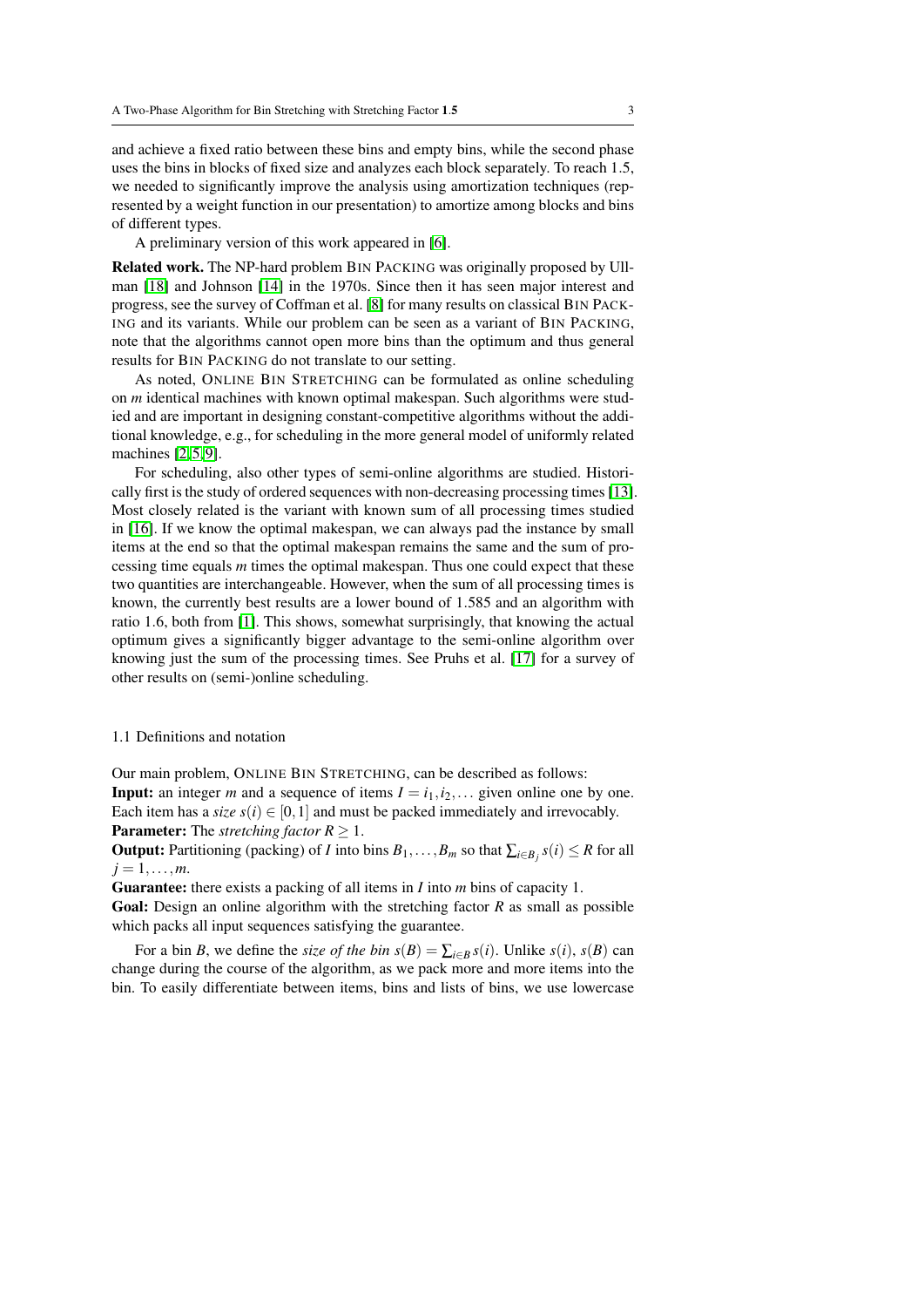letters for items (*i*, *b*, *x*), uppercase letters for bins and other sets of items (*A*, *B*, *X*), and calligraphic letters for lists of bins ( $\mathscr{A}, \mathscr{C}, \mathscr{L}$ ).

## 2 Algorithm

We rescale the sizes of items and the capacities of bins so that the optimal bins have capacity 12 and the bins of the algorithm have capacity 18.

We follow the general two-phase scheme of recent results [\[15,](#page-17-3)12] which we sketch now. In the first phase of the algorithm we try to fill the bins so that their size is at most 6, as this leaves space for an arbitrary item in each bin. Of course, if items larger than 6 arrive, we need to pack them differently, preferably in bins of size at least 12 (since that is the size of the optimal bins). We stop the first phase when the number of non-empty bins of size at most 6 is three times the number of empty bins. In the second phase, we work in blocks consisting of three non-empty bins and one empty bin. The goal is to show that we are able to fill the bins so that the average size is at least 12, which guarantees we are able to pack the total size of 12*m* which is the upper bound on the size of all items.

The limitation of the previous results using this scheme was that the volume achieved in a typical block of four bins is slightly less than four times the size of the optimal bin, which then leads to bounds strictly above  $3/2$ . This is also the case in our algorithm: A typical block may have three bins with items of size just above 4 from the first phase plus one item of size 7 from the second phase, while the last bin contains two items, each of size 7, from the second phase—a total of 47 instead of desired 4 · 12. However, we notice that such a block contains five items of size 7 which the optimum cannot fit into four bins. To take an advantage of this, we cannot analyze each block separately as in [\[15,](#page-17-3) [12\]](#page-17-4). Instead, the rough idea of our improved method is to show that a bin with no item of size more than 6 typically has size at least 13 and amortize among the blocks of different types. Technically this is done using a weight function *w* that takes into account both the total size of items and the number of items larger than 6. This is the main new technical idea of our proof.

There are other complications. We would like to ensure that a typical bin of size at most 6 has size at least 4 after the first phase. However, this is impossible to guarantee if the items packed there have size between 3 and 4. Larger items are fine, as one per bin is sufficient, and the smaller ones are fine as well as we can always fit at least two of them. It is crucial to consider the items with sizes between 3 and 4 very carefully. This motivates our classification of items: Only the *regular items* of size in (0,3]∪(4,6] are packed in the bins filled up to size 6. The *medium items* of size in (3,4] are packed in their own bins (four or five per bin). Similarly, *large items* of size in (6,9] are packed in pairs in their own bins. Finally, the *huge items* of size larger than 9 are handled similarly as in the previous papers: If possible, they are packed with the regular items, otherwise each in their own bin.

The introduction of medium size items implies that we need to revisit the analysis of the first phase and also of the case when the first phase ends with no empty bin. These parts of the proof are similar to the previous works, but due to the new item type we need to carefully revisit it; it is now convenient to introduce another function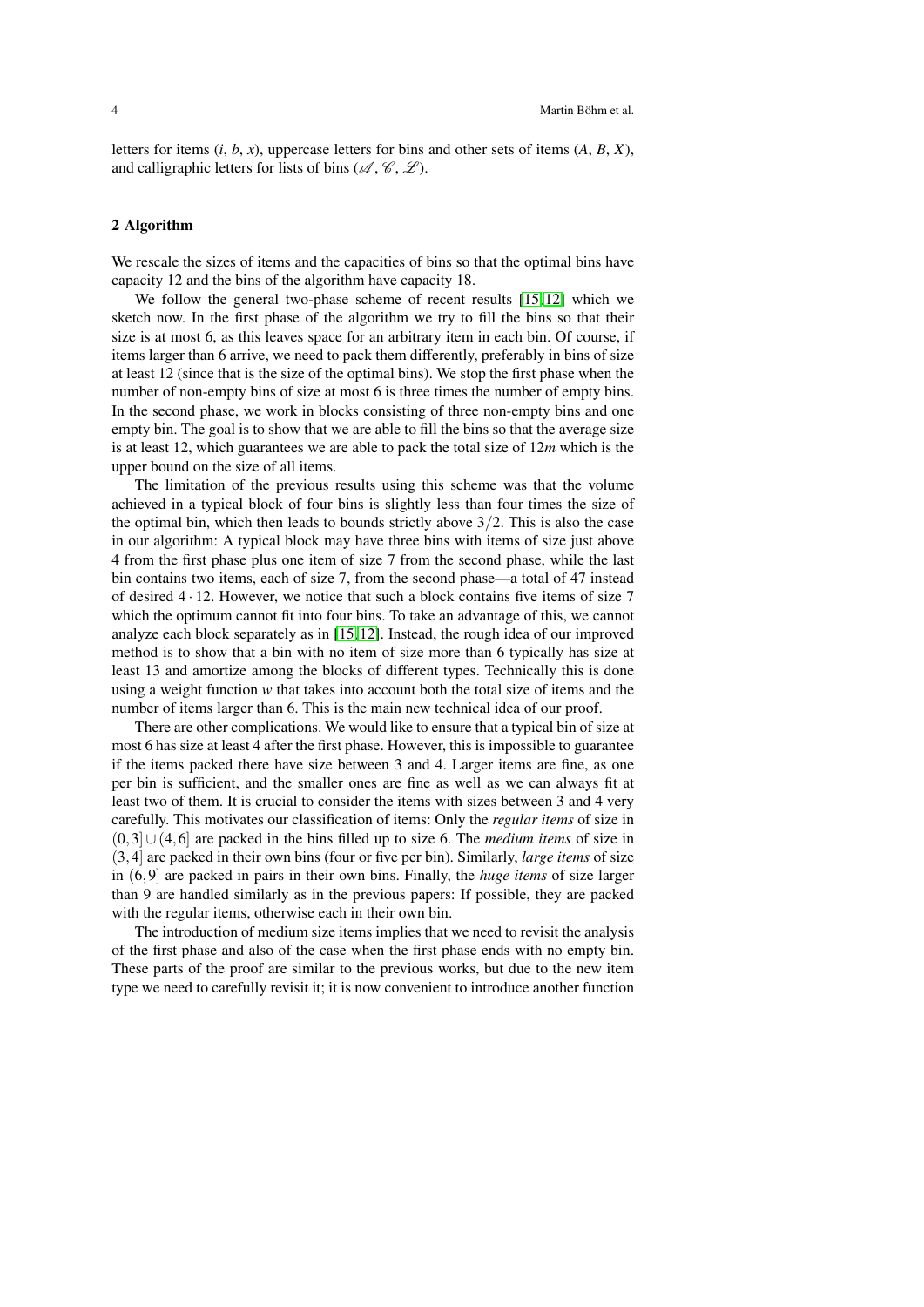*v* that counts the items according to their type; we call it a value, to avoid confusion with the main weight function *w*. The analysis of the second phase when empty bins are present is more complicated, as we need to take care of various degenerate cases, and it is also here where the novel amortization is used.

Now we are ready to proceed with the formal definitions, statement of the algorithm, and the proof our main result.

<span id="page-4-2"></span>Theorem 2.1 *There exists an algorithm for* ONLINE BIN STRETCHING *with a stretching factor of* 1.5 *for an arbitrary number of bins.*

We take an instance with an optimal packing into *m* bins of size at most 12 and, assuming that our algorithm fails, we derive a contradiction. One way to get a contradiction is to show that the size of all items is larger than 12*m*. As stated above, we also use two bounds in the spirit of weight functions: weight  $w(i)$  and value  $v(i)$ . The weight  $w(i)$  is a slightly modified size to account for items of size larger than 6. The value  $v(i)$  only counts the number of items with relatively large sizes. For our calculations, it is convenient to normalize the weight  $w(i)$  and value  $v(i)$  so that they are at most 0 for bins in the optimal packing (see Lemma [2.3\)](#page-4-0). To get a contradiction, it is then sufficient to prove that the total weight or value of all bins is positive.

We classify the items based on their size  $s(i)$  and define their value  $v(i)$  as follows.

|      | $s(i)$ $(9, 12)$ $(6, 9)$ | (3,4]                  | $(0,3] \cup (4,6]$ |
|------|---------------------------|------------------------|--------------------|
|      |                           | type huge large medium | regular            |
| v(i) |                           |                        |                    |

**Definition 2.2** For a set of items *A*, we define the value  $v(A) = (\sum_{i \in A} v(i)) - 3$ .

Furthermore we define weight  $w(A)$  as follows. Let  $k(A)$  be the number of large and huge items in *A*. Then  $w(A) = s(A) + k(A) - 13$ .

For a set of bins  $\mathscr A$  we define  $v(\mathscr A) = \sum_{A \in \mathscr A} v(A)$ ,  $w(\mathscr A) = \sum_{A \in \mathscr A} w(A)$  and  $k(\mathscr{A}) = \sum_{A \in \mathscr{A}} k(A).$ 

<span id="page-4-0"></span>Lemma 2.3 *For any packing*  $\mathscr A$  *of a valid input instance into m bins of an arbitrary capacity, we have*  $w(\mathcal{A}) \leq 0$  *and*  $v(\mathcal{A}) \leq 0$ *.* 

*Proof* For the value  $v(\mathscr{A})$ , no optimal bin can contain items with the sum of their values larger than 3. The bound follows by summing over all bins and the fact that the number of bins is the same for the optimum and the considered packing.

For  $w(\mathscr{A})$ , we have  $s(\mathscr{A}) \leq 12m$  and  $k(\mathscr{A}) \leq m$ , as the optimum packs all items in *m* bins of volume 12 and no bin can contain two items larger than 6. Thus  $w(\mathscr{A}) =$  $s(\mathscr{A}) + k(\mathscr{A}) - 13m \le 12m + m - 13m = 0.$  <del>□</del>

First phase. During the first phase, our algorithm maintains the invariant that only bins of the following types exist. See Figure [1](#page-5-0) for an illustration of the bin types.

<span id="page-4-1"></span>Definition 2.4 Given a bin *A*, we define the following bin types and introduce letters that typically denote those bins:

– Empty bins (E): bins that have no item.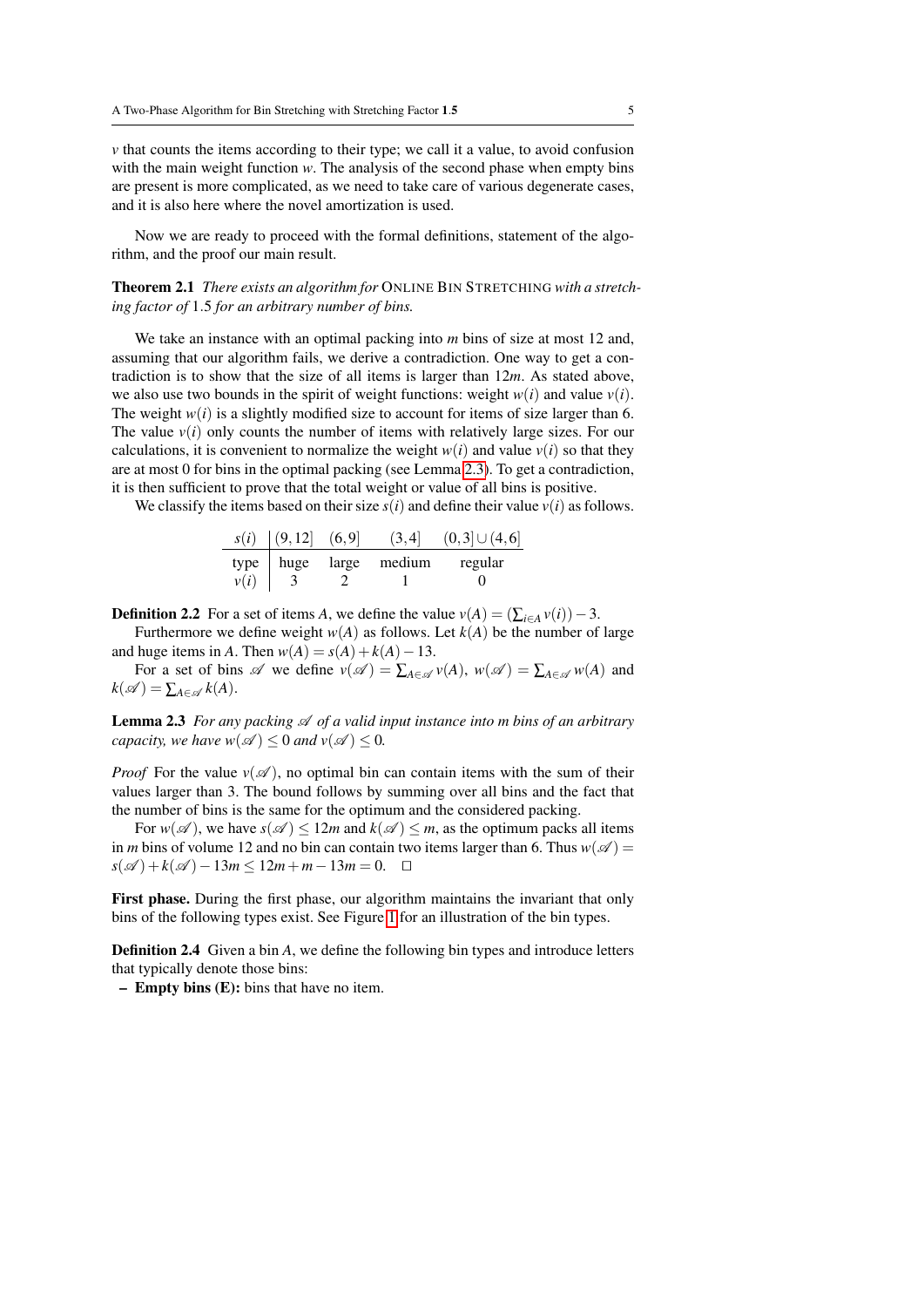

<span id="page-5-0"></span>Fig. 1 An illustration of bin types during the first phase.

- **Complete bins (G):** all bins that have  $w(A) > 0$  and  $s(A) > 12$ ;
- $-$  **Huge-item bins (H):** all bins that contain a huge item (plus possibly some other items) and have  $s(A) < 12$ ;
- One large-item bin (L): a bin containing only a single large item;
- **One medium-item bin (M):** a non-empty bin with  $s(A) < 13$  and only medium items;
- **One tiny bin (T):** a non-empty bin with  $s(A) \leq 3$ ;
- **Regular bins (R):** all other bins with  $s(A) \in (3,6]$ ;

# First-phase algorithm:

During the algorithm, let *e* be the current number of empty bins and *r* the current number of regular bins.

- (1) While *r* < 3*e*, consider the next item *i* and pack it as follows, using bins of capacity 18; if more bins satisfy a condition, choose among them arbitrarily:
- (2) If *i* is regular:
- (3) If there is a huge-item bin, pack *i* there.
- (4) Else, if there is a regular bin *A* with  $s(A) + s(i) \le 6$ , pack it there.<br>(5) Else, if there is a tiny bin *A* with  $s(A) + s(i) \le 6$ , pack it there.
- (5) Else, if there is a tiny bin *A* with  $s(A) + s(i) \le 6$ , pack it there.<br>(6) If *i* is medium and there is a medium-item bin where *i* fits, pack it
- If  $i$  is medium and there is a medium-item bin where  $i$  fits, pack it there.
- (7) If *i* is large and there is a large-item bin where *i* fits, pack it there.
- (8) If *i* is huge:
- (9) If there is a regular bin, pack *i* there.
- (10) Else, if there is a tiny bin, pack *i* there.
- (11) If *i* is still not packed, pack it in an empty bin.

First we observe that the algorithm described in the box above is properly defined. The stopping condition guarantees that the algorithm stops when no empty bin is available. Thus an empty bin is always available and each item *i* is packed. We now state the basic properties of the algorithm.

<span id="page-5-4"></span>Lemma 2.5 *At any time during the first phase the following holds:*

- <span id="page-5-1"></span>(i) *All bins used by the algorithm are of the types from Definition [2.4.](#page-4-1)*
- <span id="page-5-5"></span>(ii) *All complete bins B have*  $v(B) \geq 0$ *.*
- <span id="page-5-2"></span>(iii) *If there is a huge-item bin, then there is no regular and no tiny bin.*
- <span id="page-5-3"></span>(iv) *There is at most one large-item bin and at most one medium-item bin.*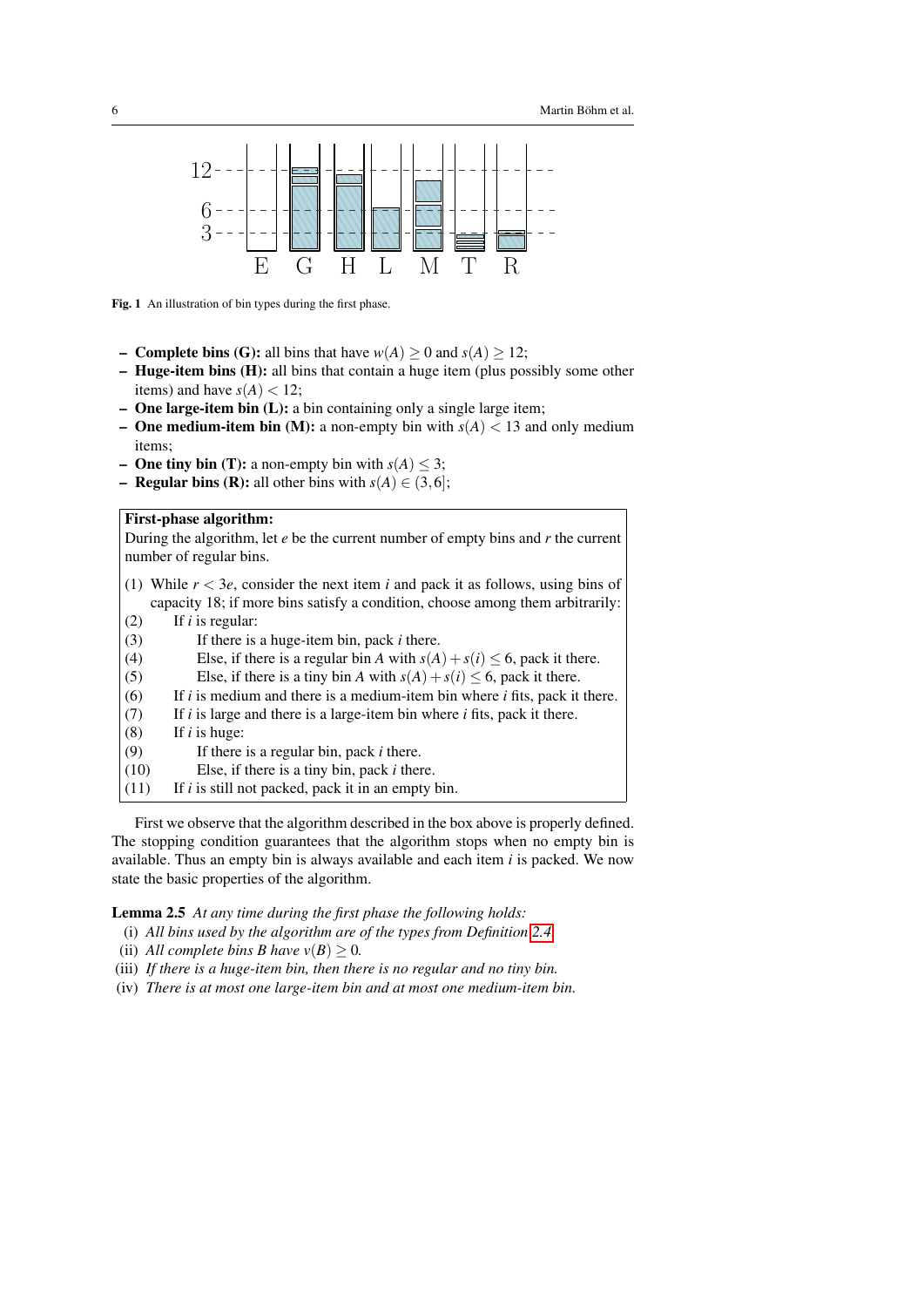- <span id="page-6-0"></span>(v) *There is at most one tiny bin T. If T exists, then for any regular bin,*  $s(T)$  +  $s(R) > 6$ *. There is at most one regular bin R with*  $s(R) \leq 4$ *.*
- <span id="page-6-1"></span>(vi) *At the end of the first phase*  $3e \le r \le 3e + 3$ *.*

*Proof* [\(i\)](#page-5-1)-[\(v\)](#page-6-0): We verify that these invariants are preserved when an item of each type arrives and also that the resulting bin is of the required type; the second part is always trivial when packing in an empty bin.

If a huge item arrives and a regular bin exists, it always fits there, thus no hugeitem bin is created and [\(iii\)](#page-5-2) cannot become violated. Furthermore, the resulting size is more than 12, thus the resulting bin is complete. Otherwise, if a tiny bin exists, the huge item fits there and the resulting bin is either complete or huge. In either case, if the bin is complete, its value is 0 as it contains a huge item.

If a large item arrives, it always fits in a large-item bin if it exists and makes it complete; its value is at least 1, as it contains two large items. Thus a second largeitem bin is never created and [\(iv\)](#page-5-3) is not violated.

If a medium item arrives, it always fits in a medium-item bin if it exists; the bin is then complete if it has size at least 13 and then its value is at least 1, as it contains 4 or 5 medium items; otherwise the bin type is unchanged. Again, a second medium-item bin is never created and [\(iv\)](#page-5-3) is not violated.

If a regular item arrives and a huge-item bin exists, it always fits there, thus no regular bin is created and [\(iii\)](#page-5-2) cannot become violated. Furthermore, if the resulting size is at least 12, the bin becomes complete and its value is 0 as it contains a huge item; otherwise the bin type is unchanged.

In the last case, a regular item arrives and no huge-item bin exists. The algorithm guarantees that the resulting bin has size at most 6, thus it is regular or tiny. We now proceed to verify [\(v\)](#page-6-0). A new tiny bin *T* can be created only by packing an item of size at most 3 in an empty bin. First, this implies that no other tiny bin exists, as the item would be put there, thus there is always at most one tiny bin. Second, as the item is not put in any existing regular bin *R*, we have  $s(R) + s(T) > 6$  and this also holds later when more items are packed into any of these bins. A new regular bin *R* with  $s(R) \leq 4$  can be created only from a tiny bin; note that a bin created from an empty bin by a regular item is either tiny or has size in (4,6]. If another regular bin with size at most 4 already exists, then both the size of the tiny bin and the size of the new item are larger than 2 and thus the new regular bin has size more than 4. This completes the proof of  $(v)$ .

[\(vi\)](#page-6-1): Before an item is packed, the value 3*e*−*r* is at least 1 by the stopping condition. Packing an item may change *e* or *r* (or both) by at most 1. Thus after packing an item we have  $3e - r \ge 1 - 3 - 1 = -3$ , i.e.,  $r \le 3e + 3$ . If in addition  $3e \le r$ , the algorithm stops in the next step and [\(vi\)](#page-6-1) holds.  $\Box$ 

If the algorithm packs all items in the first phase, it stops. Otherwise according to Lemma [2.5\(](#page-5-4)[iii\)](#page-5-2) we split the algorithm in two very different branches. If there is at least one huge-item bin, follow the second phase with huge-item bins below. If there is no huge-item bin, follow the second phase with regular bins.

Any bin that is complete is not used in the second phase. In addition to complete bins and either huge-item bins, or regular and empty bins, there may exist at most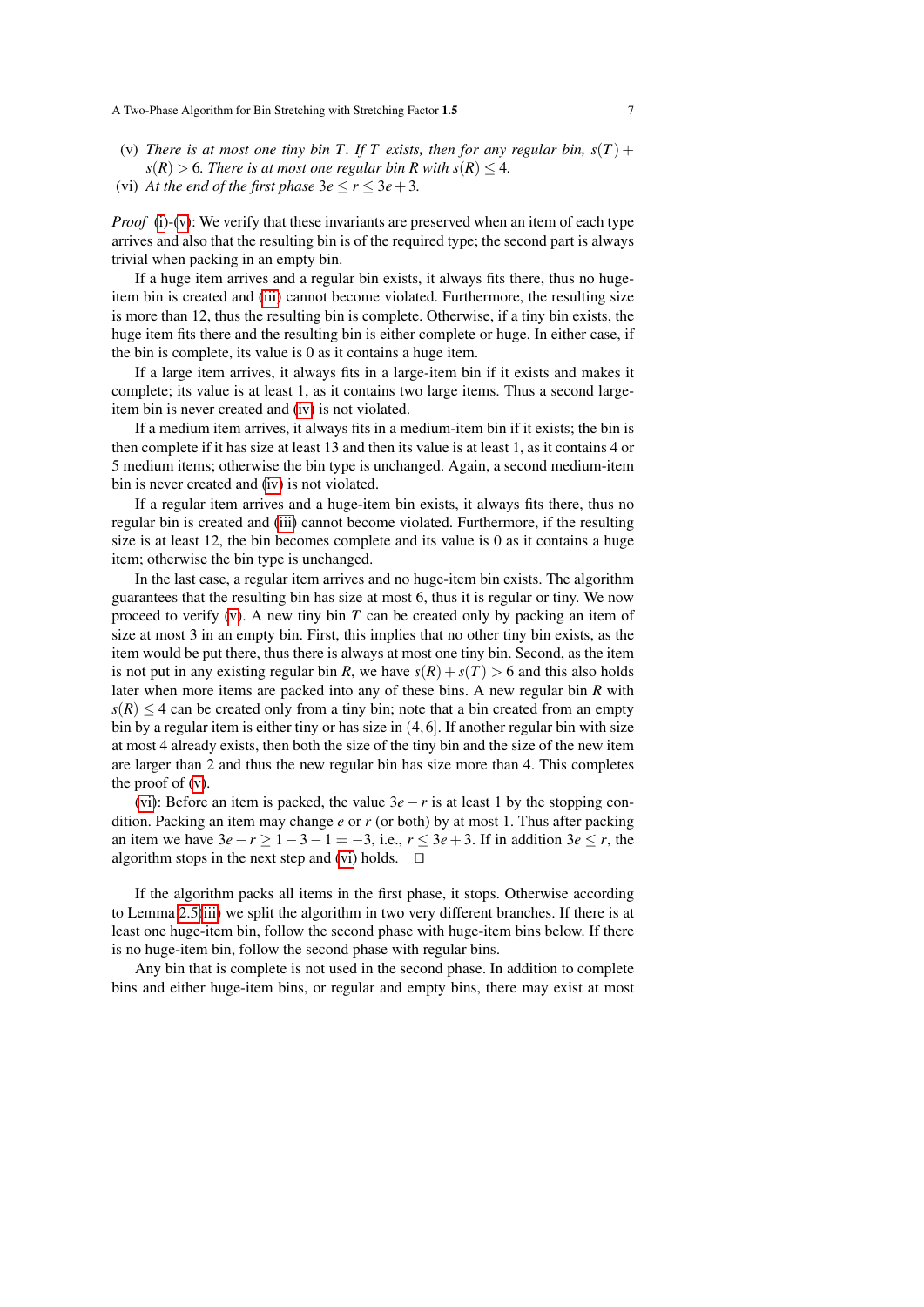three *special bins* denoted and ordered as follows: the large-item bin *L*, the mediumitem bin *M*, and the tiny bin *T*.

Second phase with huge-item bins. In this case, we assume that a huge-item bin exists when the first phase ends. By Lemma [2.5\(](#page-5-4)[iii\)](#page-5-2), we know that no regular and tiny bins exist. There are no empty bins either, as we end the first phase with  $3e \le r = 0$ . With only a few types of bins remaining, the algorithm for this phase is very simple:

## Algorithm for the second phase with huge-item bins:

Let the list of bins  $\mathscr L$  contain first all the huge-item bins, followed by the special bins *L*, *M*, in this order, if they exist.

(1) For any incoming item *i*:

(2) Pack *i* using First Fit on the list  $\mathcal{L}$ , with all bins of capacity 18.

Suppose that we have an instance that has a packing into bins of capacity 12 and on which our algorithm fails. We may assume that the algorithm fails on the last item *f* . By considering the total volume, there always exists a bin with size at most 12. Thus  $s(f) > 6$  and  $v(f) \geq 2$ .

If during the second phase an item *n* with  $s(n) \leq 6$  is packed into the last bin in  $\mathscr{L}$ , we know that all other bins have size more than 12, thus all the remaining items fit into the last bin. Otherwise we consider  $v(\mathscr{L})$ . Any complete bin *B* has  $v(B) \ge 0$  by Lemma [2.5\(](#page-5-4)[ii\)](#page-5-5) and each huge-item bin gets nonnegative value, too. Also  $v(L) \ge -1$ if *L* exists. This shows that *M* must exist, since otherwise  $v(\mathcal{L}) + v(f) \ge -1+2 \ge 1$ , a contradiction.

Now we know that *M* exists, furthermore it is the last bin and thus we also know that no regular item is packed in *M*. Therefore *M* contains only medium items from the first phase and possibly large and/or huge items from the second phase. We claim that  $v(M) + v(f) \ge 2$  using the fact that *f* does not fit into *M* and *M* contains no item *a* with  $v(a) = 0$ : If *f* is huge we have  $s(M) > 6$ , thus *M* must contain either two medium items or at least one medium item together with one large or huge item and  $v(M) \ge -1$ . If *f* is large, we have  $s(M) > 9$ ; thus *M* contains either three medium items or one medium and one large or huge item and  $v(M) \geq 0$ . Thus we always have  $v(\mathcal{L}) \geq -1 + v(M) + v(f) \geq 1$ , a contradiction.

Second phase with regular bins. Let  $\mathscr E$  resp.  $\mathscr R$  be the set of empty resp. regular bins at the beginning of the second phase, and let  $e = |\mathscr{E}|$ . Let  $\lambda \in \{0, 1, 2, 3\}$  be such that  $|\mathscr{R}| = 3e + \lambda$ ; Lemma [2.5](#page-5-4)[\(vi\)](#page-6-1) implies that  $\lambda$  exists. Note that it is possible that  $\mathcal{R} = \emptyset$ , in that case  $e = \lambda = 0$ .

We organize the remaining non-complete bins into blocks  $\mathcal{B}_i$ , and then order them into a list  $\mathcal{L}$ , as follows:

**Definition 2.6** Denote the empty bins  $E_1, E_2, \ldots, E_e$ . The regular bins are denoted by  $R_{i,j}$ ,  $i = 1, ..., e+1$ ,  $j = 1, 2, 3$ . The *i*th **block**  $\mathcal{B}_i$  consists of bins  $R_{i,1}, R_{i,2}, R_{i,3}, E_i$  in this order. There are several modifications to this rule:

- (1) The first block  $\mathcal{B}_1$  contains only  $\lambda$  regular bins, i.e., it contains  $R_{1,1},...,R_{1,\lambda},E_1$ in this order; in particular, if  $\lambda = 0$  then  $\mathcal{B}_1$  contains only  $E_1$ .
- (2) The last block  $\mathcal{B}_{e+1}$  has no empty bin, only exactly 3 regular bins.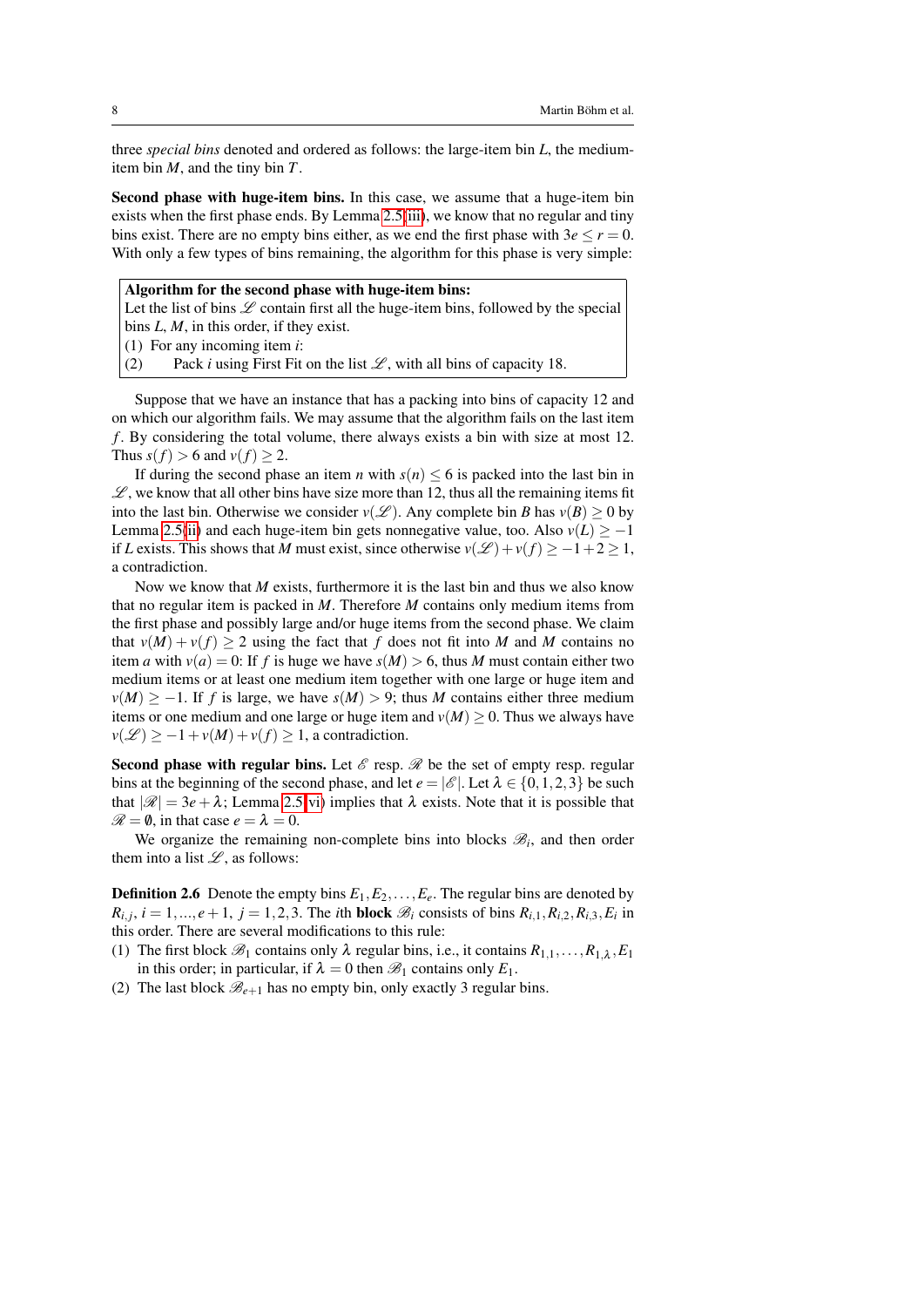- (3) If  $e = 0$  and  $r = \lambda > 0$  we define only a single block  $\mathcal{B}_1$  which contains  $r = \lambda$ regular bins  $R_{1,1}, \ldots, R_{1,\lambda}$ .
- (4) If  $e = r = \lambda = 0$ , there is no block, as there are no empty and regular bins.
- (5) If  $r > 0$ , we choose as the first regular bin the one with size at most 4, if there is such a bin.

Denote the first regular bin by  $R_{\text{first}}$ . If no regular bin exists (i.e., if  $r = 0$ ),  $R_{\text{first}}$  is undefined.

Note that *R*<sub>first</sub> is either the first bin *R*<sub>1,1</sub> in  $\mathcal{B}_1$  if  $\lambda > 0$  or the first bin *R*<sub>2,1</sub> in  $\mathcal{B}_2$  if  $\lambda = 0$ . By Lemma [2.5\(](#page-5-4)[v\)](#page-6-0) there exists at most one regular bin with size at most 4, thus all the remaining  $R_{i,j} \neq R_{\text{first}}$  have  $s(R_{i,j}) > 4$ .

**Definition 2.7** The list of bins  $\mathscr L$  we use in the second phase contains first the special bins and then all the blocks  $\mathscr{B}_1, \ldots, \mathscr{B}_{e+1}$ . Thus the list  $\mathscr L$  is (some or all of the first six bins may not exist):

<span id="page-8-1"></span> $L, M, T, R_{1,1}, R_{1,2}, R_{1,3}, E_1, R_{2,1}, R_{2,2}, R_{2,3}, E_2, \ldots, E_e, R_{e+1,1}, R_{e+1,2}, R_{e+1,3}$ 

Whenever we refer to the ordering of the bins, we mean the ordering in the list  $\mathcal{L}$ . See Figure [2](#page-8-0) for an illustration.



<span id="page-8-0"></span>Fig. 2 A typical state of the algorithm after the first phase. The bin labels correspond to the particular bin types. *G* denotes complete bins, other labels are the initial letters of the bin types. The non-complete bins (other than *G*) are ordered as in the list  $\mathscr L$  at the beginning of the second phase with regular bins.

| Algorithm for the second phase with regular bins:                                        |  |  |  |
|------------------------------------------------------------------------------------------|--|--|--|
| Let $\mathscr L$ be the list of bins as in Definition 2.7, with all bins of capacity 18. |  |  |  |
| $(1)$ For any incoming item <i>i</i> :                                                   |  |  |  |

- (2) If *i* is huge, pack it using First Fit on the reverse of the list  $\mathcal{L}$ .
- (3) In all other cases, pack *i* using First Fit on the normal list  $\mathcal{L}$ .

Suppose that we have an instance that has a packing into bins of capacity 12 and on which our algorithm fails. We may assume that the algorithm fails on the last item. Let us denote this item by *f*. We have  $s(f) > 6$ , as otherwise all bins have size more than 12, contradicting the existence of optimal packing. Call the items that arrived in the second phase *new* (including *f*), the items from the first phase are *old*. See Figure [3](#page-11-0) for an illustration of a typical final situation (and also of notions that we introduce later).

Our overall strategy is to obtain a contradiction by showing that

$$
w(\mathscr{L}) + w(f) > 0.
$$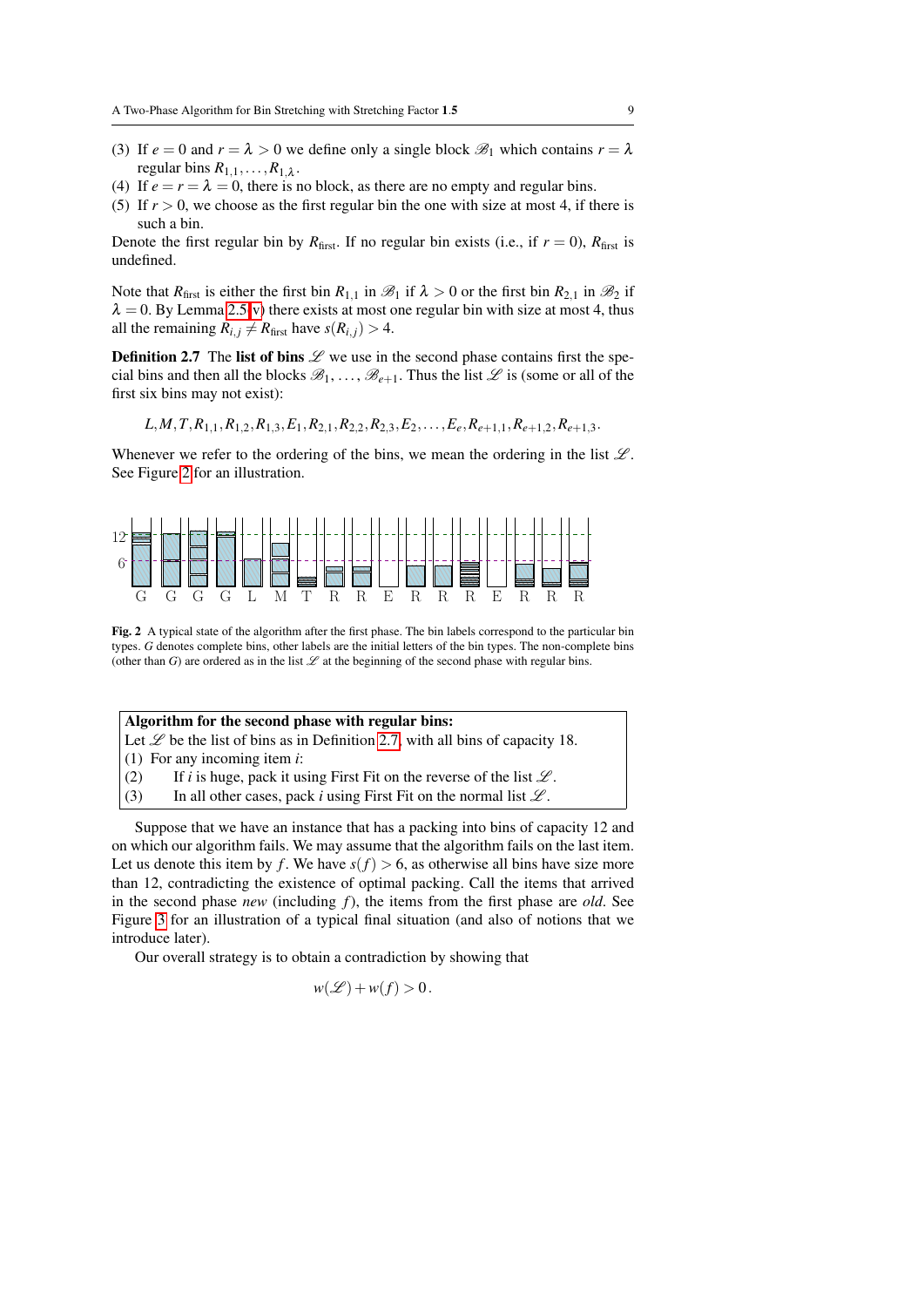In some cases, we instead argue that  $v(\mathcal{L}) + v(f) > 0$  or  $s(\mathcal{L}) + s(f) > 12|\mathcal{L}|$ . Any of these is sufficient for a contradiction, as all complete bins have both value and weight nonnegative and size at least 12.

Let H denote all the bins from L with a huge item, and let  $h = |\mathcal{H}|$  mod 4. First we show that the average size of bins in  $\mathcal H$  is large and exclude some degenerate cases; in particular, we exclude the case when no regular bin exists.

<span id="page-9-5"></span>**Lemma 2.8** *Let*  $\rho$  *be the total size of old items in*  $R_{\text{first}}$  *if*  $\mathcal{R} \neq \emptyset$  *and*  $R_{\text{first}} \in \mathcal{H}$ *, otherwise set*  $\rho = 4$ *.* 

- <span id="page-9-3"></span>(i) *The bins*  $\mathcal H$  *are a final segment of the list*  $\mathcal L$  *and*  $\mathcal H \subseteq \mathcal E \cup \mathcal R$ *. In particular,*  $\mathscr{R} \neq \emptyset$  and R<sub>first</sub> is defined.
- <span id="page-9-0"></span>(ii) We have  $s(\mathcal{H}) > 12|\mathcal{H}| + h + \rho - 4$ .
- <span id="page-9-2"></span>(iii) If *H* does not include  $R_{\text{first}}$ , then  $s(\mathcal{H}) \geq 12|\mathcal{H}| + h \geq 12|\mathcal{H}|$ .
- <span id="page-9-1"></span>(iv) If H includes  $R_{\text{first}}$ , then  $s(\mathcal{H}) \geq 12|\mathcal{H}| + h - 1 \geq 12|\mathcal{H}| - 1$ .

*Proof* First we make an easy observation used later in the proof. If  $\mathscr{E} \cup \mathscr{R} \cup \{T\}$ contains a bin *B* with no huge item, then no bin preceding *B* contains a huge item. Indeed, if a huge item does not fit into *B*, then *B* must contain a new item *i* of size at most 9. This item *i* was packed using First Fit on the normal list  $\mathcal{L}$ , and therefore it did not fit into any previous bin. Thus the huge item also does not fit into any previous bin, and cannot be packed there.

Let  $\mathcal{H}' = \mathcal{H} \cap (\mathcal{E} \cup \mathcal{R})$ . We begin proving our lemma for  $\mathcal{H}'$  in place of  $\mathcal{H}$ . That is, we ignore the special bins at this stage. The previous observation shows that  $\mathcal{H}^{\prime}$  is a final segment of the list.

We now prove the claims [\(ii\)](#page-9-0)–[\(iv\)](#page-9-1) with  $\mathcal{H}$  in place of  $\mathcal{H}$ . All bins  $R_{i,j}$  with a huge item have size at least  $4 + 9 = 13$ , with a possible exception of  $R_{\text{first}}$  which has size at least  $\rho + 9 = 13 + \rho - 4$ , by the definition of  $\rho$ . Each  $E_i$  with a huge item has size at least 9. Thus for each *i* with  $E_i \in \mathcal{H}$ ,  $s(E_i) + s(R_{i+1,1}) + s(R_{i+1,2}) +$  $s(R_{i+1,3}) \geq 4.12$ , with a possible exception of  $i = 1$  in the case when  $\lambda = 0$ . Summing over all *i* with  $E_i \in \mathcal{H}^{\prime}$  and the *h* bins in  $\mathcal{R}$  from the first block intersecting  $\mathcal{H}^{\prime}$ , and adjusting for  $R_{\text{first}}$  if  $R_{\text{first}} \in \mathcal{H}$ , [\(ii\)](#page-9-0) for  $\mathcal{H}$  follows. The claims [\(iii\)](#page-9-2) and [\(iv\)](#page-9-1) for  $\mathcal{H}$ are an immediate consequence as  $\rho > 3$  if  $R_{\text{first}} \in \mathcal{H}^{\prime}$  and  $\rho = 4$  otherwise.

We claim that the lemma for H follows if  $\mathcal{H} \subseteq \mathcal{E} \cup \mathcal{R}$ . Indeed, following the observation at the beginning of the proof, the existence of a bin in  $\mathscr{E}\cup\mathscr{R}$  with no huge item implies that no special bin has a huge item, i.e.,  $\mathcal{H}' = \mathcal{H}$ , and also  $\mathcal{H}' = \mathcal{H}$ is a final segment of L. Furthermore, the existence of a bin in  $\mathscr{E}\cup\mathscr{R}$  together with  $3e \le r$  implies that there exist at least one regular bin, thus also  $R_{\text{first}}$  is defined and [\(i\)](#page-9-3) follows. Claims [\(ii\)](#page-9-0), [\(iii\)](#page-9-2), and [\(iv\)](#page-9-1) follow from  $\mathcal{H}^{\prime} = \mathcal{H}$  and the fact that we have proved them for  $\mathscr{H}'$ .

Thus it remains to show that  $\mathcal{H}' \subseteq \mathcal{E} \cup \mathcal{R}$ . Suppose for a contradiction that  $\mathcal{H}' =$  $\&$ ∪ $\Re$ .

If *T* exists, let  $o$  be the total size of old items in *T*. If also  $R_{\text{first}}$  exists, Lemma [2.5\(](#page-5-4)[v\)](#page-6-0) implies that  $o + \rho > 6 > 4$ , otherwise  $o + \rho > 4$  trivially. In either case, summing with [\(ii\)](#page-9-0) we obtain

<span id="page-9-4"></span>
$$
o + s(\mathcal{H}') > 12|\mathcal{H}'|.\tag{1}
$$

Now we proceed to bound  $s(\mathcal{H})$ . We have already shown claim [\(iv\)](#page-9-1) for  $\mathcal{H}'$ , i.e.,  $s(\mathcal{H}') \geq 12|\mathcal{H}'| - 1$ . If *L* or *M* has a huge item, the size of the bin is at least 12,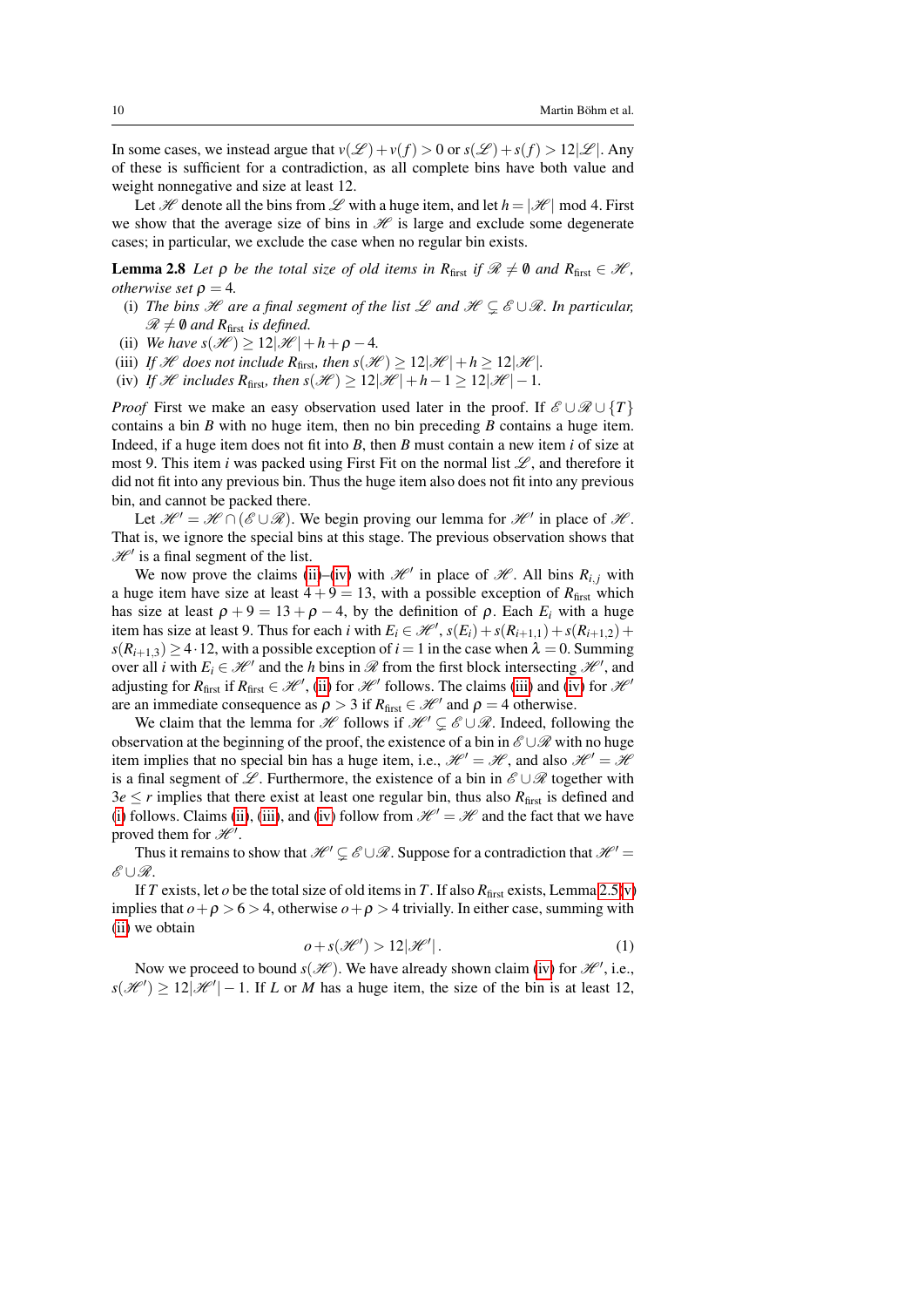as there is an old large or medium item in it. If *T* has a huge item, then [\(1\)](#page-9-4) implies  $s(T) + s(\mathcal{H}') > 9 + o + s(\mathcal{H}') > 9 + 12|\mathcal{H}'|$ . Summing these bounds we obtain

<span id="page-10-0"></span>
$$
s(\mathcal{H}) > 12|\mathcal{H}| - 3. \tag{2}
$$

We now derive a contradiction in each of the following four cases.

**Case 1:** All special bins have a huge item. Then  $\mathscr{L} = \mathscr{H}$  and [\(2\)](#page-10-0) together with  $s(f) > 6$  implies  $s(\mathcal{L}) + s(f) > 12|\mathcal{L}| + 3$ , a contradiction.

Case 2: There is one special bin with no huge item. Then its size together with *f* is more than 18, thus [\(2\)](#page-10-0) together with  $s(f) > 6$  implies  $s(f) + s(\mathcal{L}) > 18 + 12|\mathcal{H}| 3 > 12|\mathcal{L}|$ , a contradiction.

Case 3: There are two special bins with no huge item and these bins are *L* and *M*.

Suppose first that *M* contains a new item *n*. Then  $s(L) + s(n) > 18$  by the First Fit packing rule. The bin *M* contains at least one old medium item. Thus, using [\(2\)](#page-10-0), we get  $s(f) + s(\mathcal{L}) > 6 + s(L) + s(n) + 3 + 12|\mathcal{H}| - 3 > 24 + 12|\mathcal{H}| = 12|\mathcal{L}|$ , a contradiction.

If *M* has no new item, then either *f* is huge and *M* has at least two medium items, or *f* is large and *M* has at least three items. In both cases  $v(M) + v(f) \ge 2$ . Also  $v(L) \ge -1$  since *L* has a large item, and  $v(\mathcal{H}) \ge 0$  as each bin has a huge item. Altogether we get that the total value  $v(\mathcal{L}) > 0$ , a contradiction.

Case 4: There are two or three special bins with no huge item, one of them is *T*. Observe that the bin *T* always contains a new item *n*, as the total size of all old items in it is at most 3.

If there are two special bins with no huge item, denote the first one by *B*. As we observed at the beginning of the proof, if *T* exists and has no huge item, no special bin can contain a huge item, thus the third special bin cannot exist. We have  $s(B) + s(n) > 18$ , summing with [\(1\)](#page-9-4) we obtain  $s(f) + s(\mathcal{L}) \geq s(f) + s(B) + s(n) + s(n)$  $\rho + s(\mathcal{H}') > 6 + 18 + 12|\mathcal{H}'| = 12|\mathcal{L}|$ , a contradiction.

If there are three special bins with no huge item, we have  $s(f) + s(L) > 18$  and *s*(*M*) + *s*(*n*) > 18. Summing with [\(1\)](#page-9-4) we obtain *s*(*f*) + *s*( $\mathcal{L}$ ) > 18 + 18 + *o* + *s*( $\mathcal{H}'$ ) >  $36 + 12|\mathcal{H}'| = 12|\mathcal{L}|$ , a contradiction.  $\square$ 

Having proven Lemma [2.8,](#page-9-5) we can infer existence of the following two important bins, which (as we will later see) split the instance into three logical blocks:

#### <span id="page-10-1"></span>Definition 2.9

- Let *F*, the final bin be the last bin in  $\mathscr L$  before  $\mathscr H$ , or the last bin if  $\mathscr H = \emptyset$ .
- Let *C*, the **critical bin**, be the first bin in  $\mathscr L$  of size at most 12.

First note that both *F* and *C* must exist: *F* exists by Lemma [2.8\(](#page-9-5)[i\)](#page-9-3), which also shows that  $F \in \mathscr{E} \cup \mathscr{R}$ . *C* exists, as otherwise the total size is more than 12*m*.

To make our calculations easier, we modify the packing so that *f* is put into *F*, even though it exceeds the capacity of *F*. Thus  $s(F) > 18$  and *f* (a new item) as well as all the other new items packed in *F* or in some bin before *F* satisfy the property that they do not fit into any previous bin. See Figure [3](#page-11-0) for an illustration of the definitions.

We start by some easy observations. Each bin, possibly with the exception of *L* and *M*, contains a new item, as it enters the phase with size at most 6, and the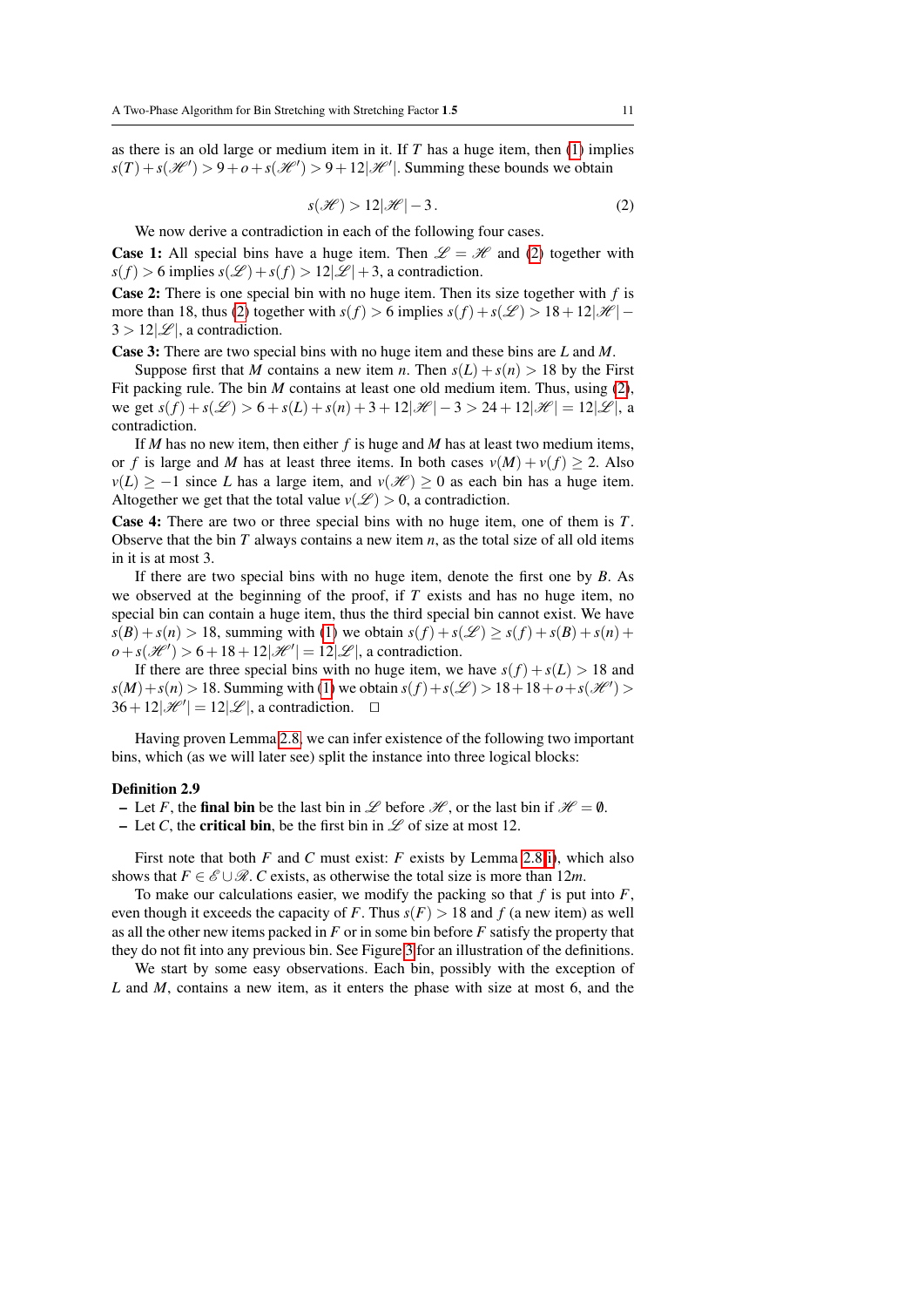algorithm failed. Only items of size at most 9 are packed in bins before *F*; in *F* itself only the item *f* can be huge. The bin *F* always has at least two new items, one that did fit into it and *f* . All the new items in the bins after *C* are large, except for the new huge items in  $\mathcal H$  and  $f$  which can be large or huge. (Note that at this point of the proof it is possible that *C* is after *F*; we will exclude this possibility soon.)



<span id="page-11-0"></span>Fig. 3 A typical state of the algorithm after the second phase with regular bins. The gray (hatched) areas denote the old items (i.e., packed in the first phase), the red (solid) regions and rectangles denote the new items (i.e., packed in the second phase). The bins that are complete at the end of the first phase are not shown. The item *f* on which the algorithm fails is shown as packed into the final bin *F* and exceeding the capacity 18, following the convention introduced after Definition [2.9.](#page-10-1)

More observations are given in the next two lemmata.

- <span id="page-11-4"></span><span id="page-11-1"></span>**Lemma 2.10** *(i) Let B be any bin before F. Then*  $s(B) > 9$ *. Furthermore, if*  $B \in \mathcal{E}$ *then B contains at least two new items.*
- <span id="page-11-2"></span>*(ii)* Let  $B$ , $B'$ , $B''$  be any three bins in this order before than or equal to F and let  $B''$ *contain at least two new items. Then*  $s(B) + s(B') + s(B'') > 36 + o$ , where *o* is *the size of old items in B*".
- <span id="page-11-3"></span>*(iii)* Let B be arbitrary and let  $B' \in \mathcal{R}$  be an arbitrary bin after B and before than or *equal to F in*  $\mathcal{L}$ *.*

*If*  $B' \neq R_{\text{first}}$  *then*  $s(B) + s(B') > 22$ *, in particular*  $s(B) > 11$  *or*  $s(B') > 11$ *. If*  $B' = R_{\text{first}}$  *then*  $s(B) + s(B') > 21$ *.* 

*Proof F* contains a new item *n* different from *f*. To prove [\(i\)](#page-11-1), note that  $s(n) \leq 9$ , and *n* does not fit into *B*. It follows that if  $B \in \mathscr{E}$ , then *B* must contain at least two new items, as only items with size smaller than 9 are packed before *F*.

To prove [\(ii\)](#page-11-2), let *n*,*n'* be two new items in *B''* and note that  $s(B) + s(n) > 18$  and  $s(B') + s(n') > 18.$ 

To prove [\(iii\)](#page-11-3), observe that *B*<sup> $\prime$ </sup> has a new item of size larger than  $18 - s(B)$ , and it also has old items of size at least 3 or even 4 if  $B' \neq R_{\text{first}}$ .  $\square$ 

<span id="page-11-5"></span>Lemma 2.11 *The critical bin C is before F, there are at least two bins between C and F and C is not in the same block as F.*

*Proof* All bins before *C* have size larger than 12. Using Lemma [2.8](#page-9-5) we have

$$
s(F) + s(\mathscr{H}) > 18 + 12|\mathscr{H}| - 1 = 12(|\mathscr{H}| + 1) + 5.
$$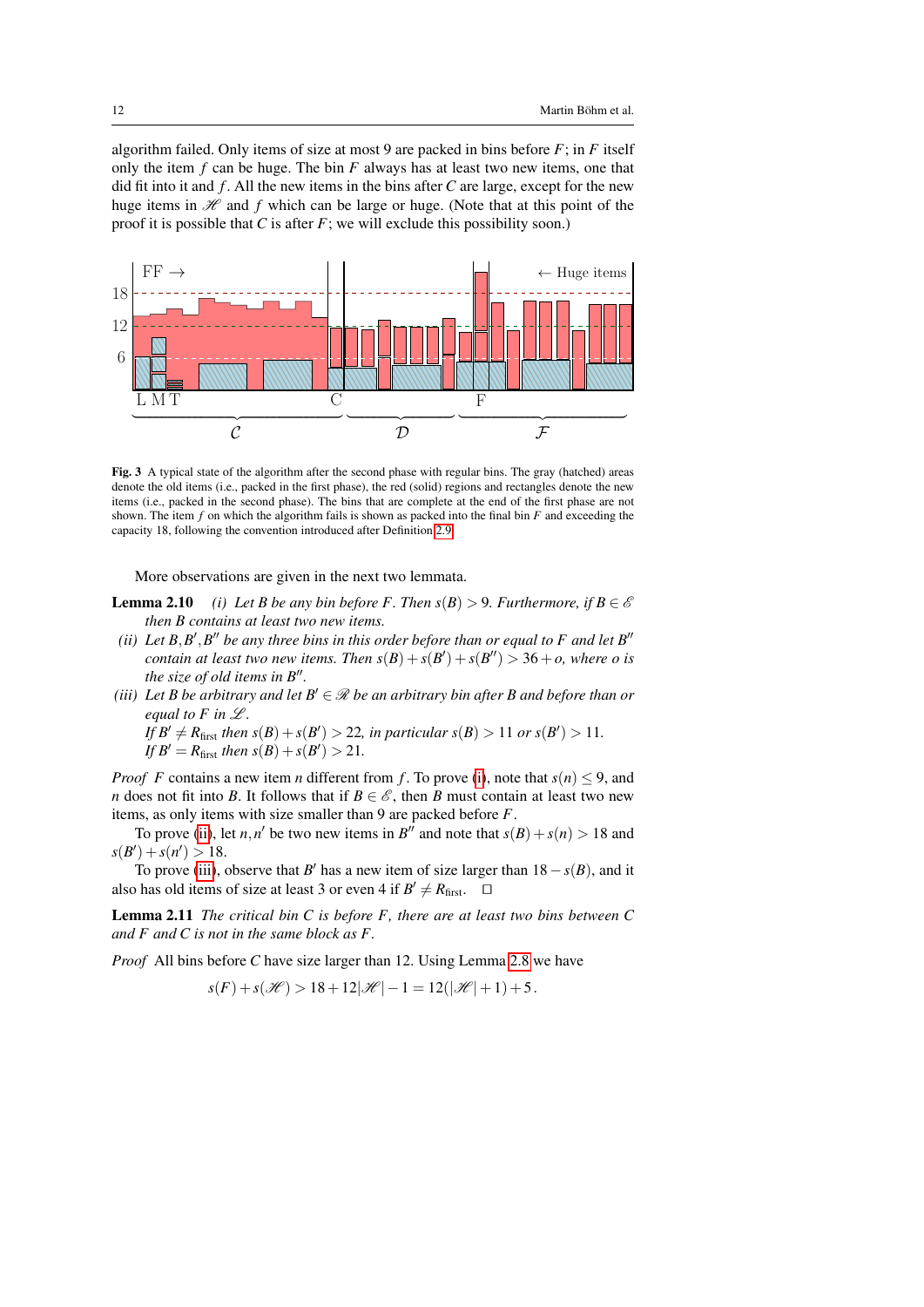It remains to bound the sizes of the other bins. Note that  $F \neq C$  as  $s(F) > 18$ . If *C* is after *F*, all bins before *F* have size more than 12, so all together  $s(\mathscr{L}) > 12|\mathscr{L}|+5$ , a contradiction. If *C* is just before *F*, then by Lemma [2.10](#page-11-4)[\(i\)](#page-11-1),  $s(C) > 9 = 12-3$  and the total size of bins in  $s(\mathcal{L}) > 12|\mathcal{L}|+5-3 > 12|\mathcal{L}|$ , a contradiction.

If there is a single bin *B* between *C* and *F*, then  $s(C) + s(B)$  plus the size of two new items in *F* is more than 36 by Lemma [2.10\(](#page-11-4)[ii\)](#page-11-2). If  $F \in \mathscr{E}$  then  $\mathscr{H}$  starts with three bins in  $\mathcal{R}$ , thus  $s(\mathcal{H}) \geq 12|\mathcal{H}| + 2$  using Lemma [2.8](#page-9-5) with  $h = 3$ , and we get a contradiction. If  $F \in \mathcal{R}$  then  $R_{\text{first}} \notin \mathcal{H}$ , thus Lemma [2.8](#page-9-5) gives  $s(\mathcal{H}) \geq 12|\mathcal{H}|$ , and we get a contradiction as well.

The last case is when *C* and *F* are in the same block with two bins between them. Then  $F \in \mathcal{E}$ , so  $h = 3$ , and C is the first bin of the three other bins from the same block, so  $R_{\text{first}} \notin \mathcal{H}$ . Then  $s(C) > 9$ , the remaining two bins together with *F* have size more than 36 by Lemma [2.10\(](#page-11-4)[ii\)](#page-11-2) and we use  $s(\mathcal{H}) \geq 12|\mathcal{H}| + 3$  from Lemma [2.8](#page-9-5) to get a contradiction.  $\square$ 

We now partition  $\mathscr L$  into several parts (see Figure [3](#page-11-0) for an illustration):

#### Definition 2.12

- $-$  Let  $\mathscr{F} = \mathscr{B}_i \cup \mathscr{H}$ , where  $F \in \mathscr{B}_i$ .
- Let  $\mathscr D$  be the set of all bins after *C* and before  $\mathscr F$ .
- Let  $\mathscr C$  be the set of all bins before and including  $C$ .

Lemma [2.11](#page-11-5) shows that the parts are non-overlapping. We analyze the weight of the parts separately, essentially block by block. Recall that a weight of a bin is defined as  $w(A) = s(A) + k(A) - 13$ , where  $k(A)$  is the number of large and huge items packed in *A*. The proof is relatively straightforward if *C* is not special (and thus also  $F \notin \mathcal{B}_1$ ), which is the most important case driving our choices for *w*. A typical block has nonnegative weight, we gain more weight in the block of *F* which exactly compensates the loss of weight in  $\mathcal C$ , which occurs mainly in *C* itself.

Let us formalize and prove the intuition stated in the previous paragraph in a series of three lemmata.

<span id="page-12-0"></span>**Lemma 2.13** *If* F is not in the first block then  $w(\mathcal{F}) > 5$ , otherwise  $w(\mathcal{F}) > 4$ .

*Proof* All the new items in bins of  $\mathcal F$  are large or huge. Each bin has a new item and the bin *F* has two new items. Thus  $k(\mathcal{F}) \geq |\mathcal{F}| + 1$ . All that remains is to show that  $s(\mathcal{F}) > 12|\mathcal{F}| + 3$ , and  $s(\mathcal{F}) > 12|\mathcal{F}| + 4$  if *F* is not in the first block.

If *F* is the first bin in a block, the lemma follows as  $s(F) > 18$  and  $s(H) \ge$  $12|\mathcal{H}| - 1$ , thus  $s(\mathcal{F}) = s(F) + s(\mathcal{H}) > 12|\mathcal{F}| + 5$ .

In the remaining cases there is a bin in  $\mathcal{R} \cap \mathcal{F}$  before *F*. Lemma [2.8](#page-9-5) gives  $s(\mathcal{H})$  > 12| $\mathcal{H}$ |; moreover, if  $F \in \mathcal{E}$ , then  $s(\mathcal{H}) \geq 12|\mathcal{H}|+3$ .

If *F* is preceded by three bins from  $\mathcal{F} \cap \mathcal{R}$ , then  $F \in \mathcal{E}$  and thus  $s(\mathcal{H}) \geq 12|\mathcal{H}| +$ 3. Using Lemma [2.10](#page-11-4)[\(iii\)](#page-11-3) twice, two of the bins in  $\mathcal{F} \cap \mathcal{R}$  before *F* have size at least 11 and using Lemma [2.10](#page-11-4)[\(i\)](#page-11-1) the remaining one has size 9. Thus the size of these four bins is more than  $11+11+9+18 = 4 \cdot 12+1$ , summing with the bound for  $\mathcal{H}$  we get  $s(\mathscr{F}) > 12|\mathscr{F}|+4$ .

If *F* is preceded by two bins from  $\mathcal{F} \cap \mathcal{R}$ , then by Lemma [2.10\(](#page-11-4)[i\)](#page-11-1) the total size of these two bins and two new items in *F* is more than 36. If  $F \in \mathcal{R}$ , the size of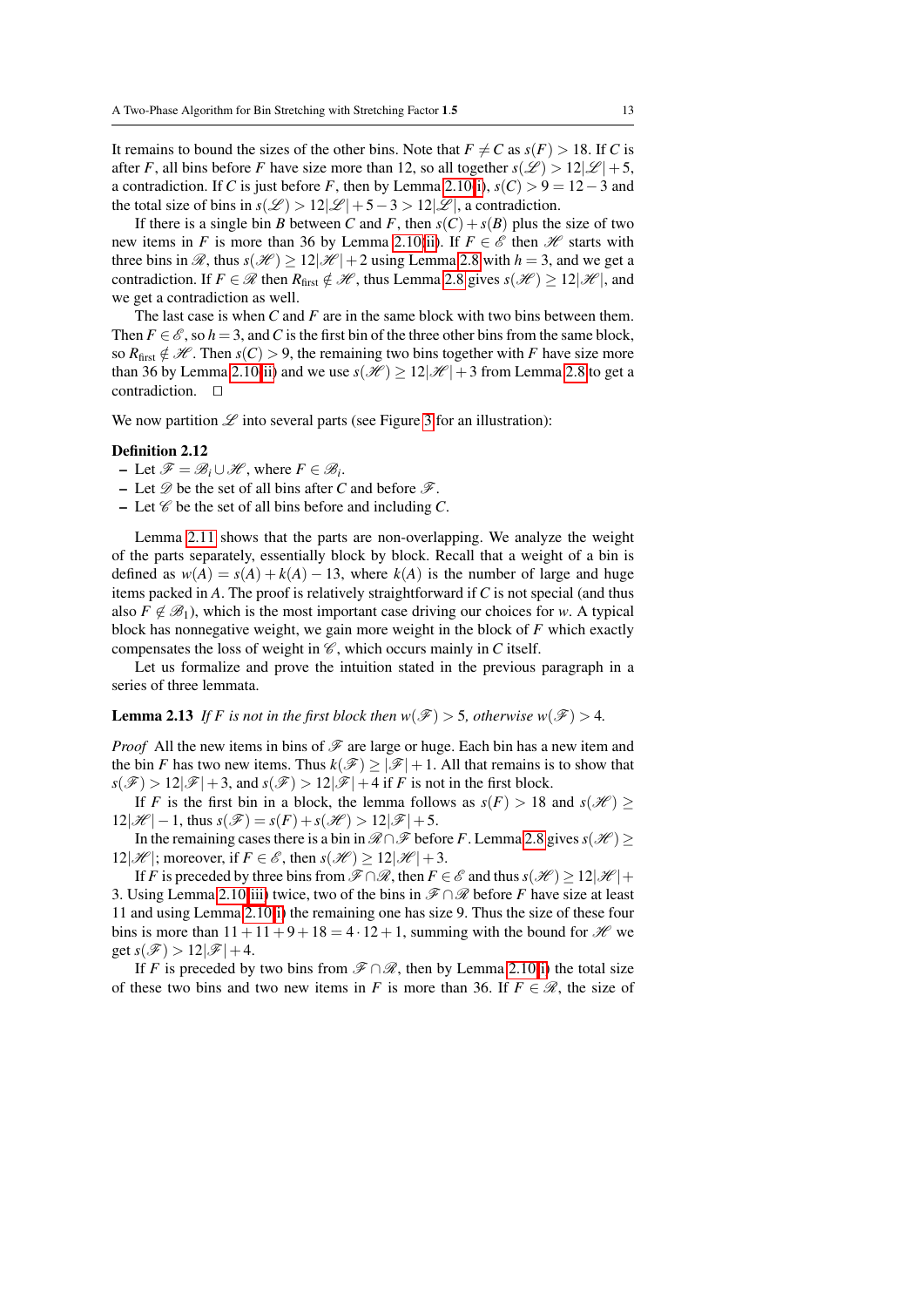old items in *F* is at least 4 and with  $s(\mathcal{H}) \geq 12|\mathcal{H}|$  we get  $s(\mathcal{F}) > 12|\mathcal{F}| + 4$ . If *F* ∈  $\mathscr E$ , which also implies that *F* is in the first block, then *s*( $\mathscr H$ ) ≥ 12| $\mathscr H$ |+3, thus  $s(\mathscr{F}) > 12|\mathscr{F}|+3.$ 

If *F* is preceded by one bin *R* from  $\mathscr{F} \cap \mathscr{R}$ , then let *n* be a new item in *F* different from *f*. We have  $s(R) + s(n) > 18$  and  $s(f) > 6$ . We conclude the proof as in the previous case.  $\square$ 

## <span id="page-13-2"></span>Lemma 2.14

*If*  $C \in \mathcal{R}$  *then*  $w(\mathcal{C}) \geq -6$ *. If*  $C \in \mathcal{E}$  *then*  $w(\mathcal{C}) \geq -5$ *. If C* is a special bin then w( $\mathcal{C}$ )  $\geq -4$ *.* 

*Proof* For every bin *B* before *C*,  $s(B) > 12$  and thus  $w(B) > -1$  by the definition of *C*. Let  $\mathscr{C}'$  be the set of all bins *B* before *C* with  $w(B) \le 0$ . This implies that for  $B \in \mathscr{C}'$ ,  $s(B) \in (12, 13]$  and *B* has no large item. It follows that any new item in any bin after the first bin in  $\mathcal{C}'$  has size more than 5. We have

<span id="page-13-0"></span>
$$
w(\mathscr{C}) \ge w(\mathscr{C}') + w(C) \ge -|\mathscr{C}'| + w(C). \tag{3}
$$

First we argue that either  $|\mathcal{C}'| \leq 1$  or  $\mathcal{C}' = \{M, T\}$ . Suppose that  $|\mathcal{C}'| > 1$ , choose  $B, B' \in \mathcal{C}'$  so that *B* is before *B*'. If  $B' \in \mathcal{E}$ , either *B*' has at most two (new) non-large items and  $s(B') \le 6 + 6 = 12$ , or it has at least three items and  $s(B') > 5 + 5 + 5 = 15$ ; both options are impossible for  $B' \in \mathcal{C}'$ . If  $B' \in \mathcal{R}$ , it has old items of total size in (3,6). Either *B*<sup> $\prime$ </sup> has a single new item and  $s(B') \le 6 + 6 = 12$ , or it has at least two new items and  $s(B') > 3+5+5 = 13$ ; both options are impossible for  $B' \in \mathcal{C}'$ . The only remaining option is that *B*<sup> $\prime$ </sup> is a special bin. Since *L* has a large item,  $L \notin \mathcal{C}'$  and  $\mathscr{C}' = \{M, T\}.$ 

By Lemma [2.10\(](#page-11-4)[i\)](#page-11-1), we have  $w(C) \geq -4$ . The lemma follows by summing with [\(3\)](#page-13-0) in the following three cases: (i)  $C \in \mathcal{R}$ , (ii) if  $\mathcal{C}' = \emptyset$  and also (iii) if both  $C \in \mathcal{E}$ and  $|\mathscr{C}'|=1$ .

For the remaining cases, [\(3\)](#page-13-0) implies that it is sufficient to show  $w(C) \ge -3$ . If  $C \in \mathcal{E}$  and  $\mathcal{C}' = \{M, T\}$  then *C* contains two new items of size at least 5, thus  $w(C) \ge$  $-3$ . If  $C = T$  and  $\mathcal{C}' = \{M\}$  then *C* either has a large item, or it has two new items: otherwise it would have size at most 3 of old items plus at most 6 from a single new item, total of at most 9, contradicting Lemma [2.10\(](#page-11-4)[i\)](#page-11-1). Thus  $w(C) \ge -3$  in this case as well.  $\square$ 

<span id="page-13-3"></span>**Lemma 2.15** (i) *For every block*  $\mathcal{B}_i \subseteq \mathcal{D}$  *we have*  $w(\mathcal{B}_i) \geq 0$ *.* (ii) If there is no special bin in  $\mathcal{D}$ , then  $w(\mathcal{D}) \geq 0$ . If also  $C \in \mathcal{R}$  then  $w(\mathcal{D}) \geq 1$ .

*Proof* First we claim that for each block  $\mathcal{B}_i \subseteq \mathcal{D}$  with three bins in  $\mathcal{R}$ , we have

<span id="page-13-1"></span>
$$
w(\mathscr{B}_i) \ge 0. \tag{4}
$$

By Lemma [2.10](#page-11-4)[\(iii\)](#page-11-3), one of the bins in  $\mathcal{R} \cap \mathcal{B}_i$  has size at least 11. By Lemma 2.10[\(ii\)](#page-11-2), the remaining three bins have size at least 36. We get [\(4\)](#page-13-1) by observing that  $k(\mathcal{B}_i) \geq 5$ , as all the new items placed after *C* and before *F* are large, each bin contains a new item and  $E_i$  contains two new items.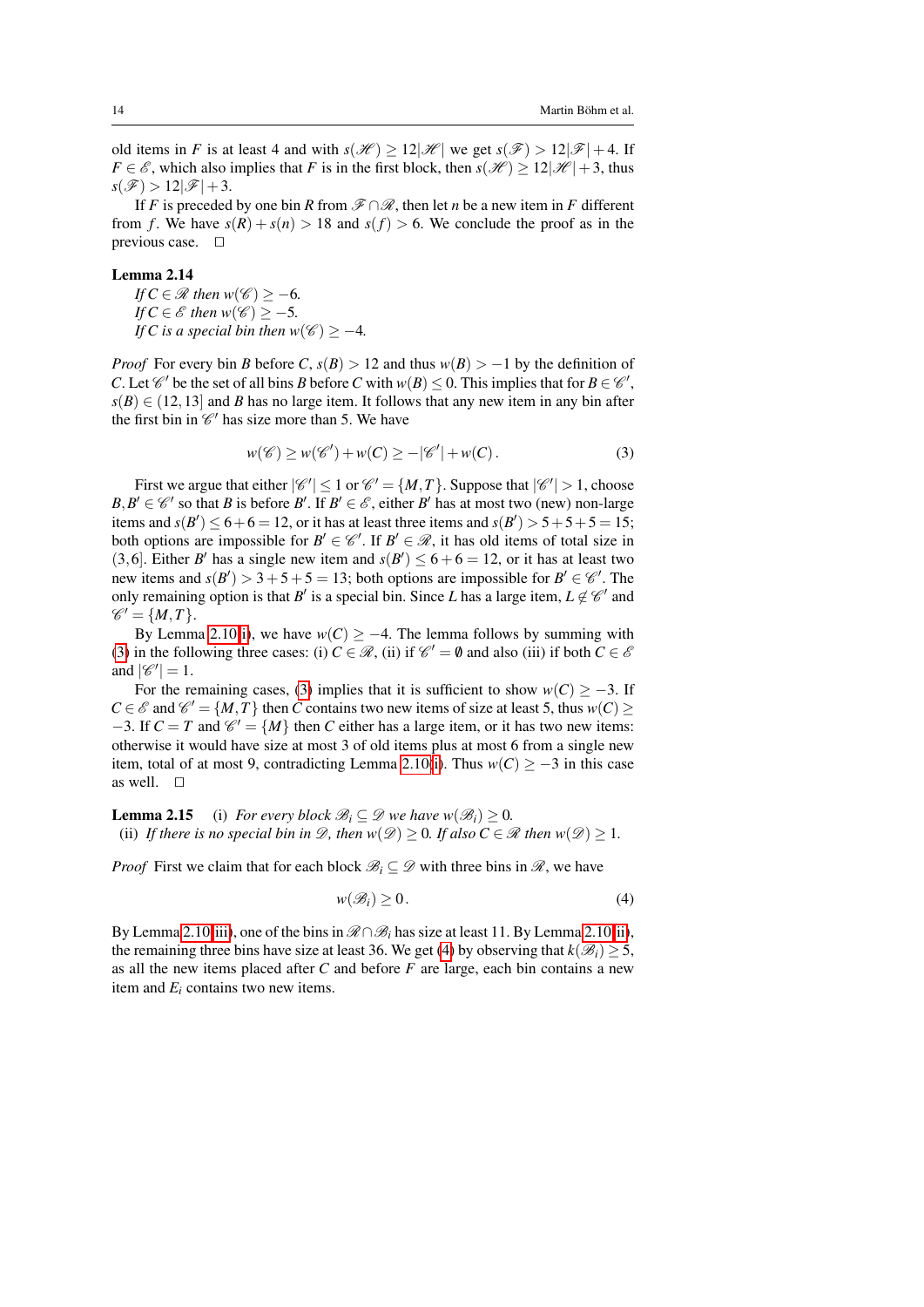Next, we consider an incomplete block, that is, a set of bins  $\mathscr{B}$  with at most two bins from  $\mathcal{R} \cap \mathcal{D}$  followed by a bin  $E \in \mathcal{E} \cap \mathcal{D}$ . We claim

<span id="page-14-0"></span>
$$
w(\mathscr{B}) \ge 1. \tag{5}
$$

The bin *E* contains two large items, since it is after *C*. In particular,  $w(E) \ge 1$  and [\(5\)](#page-14-0) follows if  $|\mathcal{B}| = 1$ . If  $|\mathcal{B}| = 2$ , the size of one item from E plus the previous bin is more than 18, the size of the other item is more than 6, thus  $s(\mathscr{B}) > 24$ ; since  $k(B) > 3$ , [\(5\)](#page-14-0) follows. If  $|\mathcal{B}| = 3$ , by Lemma [2.10](#page-11-4)[\(ii\)](#page-11-2) we have  $s(\mathcal{B}) > 36$ ;  $k(\mathcal{B}) > 4$ and [\(5\)](#page-14-0) follows as well.

By definition,  $\mathscr D$  ends by a bin in  $\mathscr E$  (if nonempty). Thus the lemma follows by using [\(5\)](#page-14-0) for the incomplete block, i.e., for  $C \in \mathcal{R}$  or for  $\mathcal{B}_1$  if it does not have three bins in  $\mathcal{R}$ , and adding [\(4\)](#page-13-1) for all the remaining blocks. Note that  $C \in \mathcal{R}$  implies  $\mathscr{D} \neq \emptyset$ .  $\Box$ 

We are now ready to derive the final contradiction.

If  $\mathscr D$  does not contain a special bin, we add the appropriate bounds from Lem-mata [2.14,](#page-13-2) [2.15](#page-13-3) and [2.13.](#page-12-0) If  $C \in \mathcal{R}$  then *F* is not in the first block and  $w(\mathcal{L}) =$  $w(\mathscr{C}) + w(\mathscr{D}) + w(\mathscr{F}) > -6 + 1 + 5 = 0$ . If  $C \in \mathscr{E}$  then *F* is not in the first block and  $w(\mathcal{L}) = w(\mathcal{C}) + w(\mathcal{D}) + w(\mathcal{F}) > -5 + 0 + 5 = 0$ . If *C* is the last special bin then  $w(\mathcal{L}) = w(\mathcal{C}) + w(\mathcal{D}) + w(\mathcal{F}) > -4 + 0 + 4 = 0$ . In all subcases  $w(\mathcal{L}) > 0$ , a contradiction.

The rest of the proof deals with the remaining case when  $\mathscr D$  does contain a special bin. This implies there are at least two special bins and *C* is not the last special bin. Since *T* is always the last special bin (if it exists), it must be the case that  $C \neq T$  and thus  $C = L$  or  $C = M$ . We analyze the special bins together with the first block, up to *F* if *F* belongs to it. First observe that the only bin possibly before *C* is *L* and in that case  $w(L) \geq 0$ , so  $w(\mathscr{C}) \geq w(C)$ .

Let *A* denote *F* if  $F \in \mathcal{B}_1$  or  $E_1$  if  $F \notin \mathcal{B}_1$ . As  $A = F$  or  $A \in \mathcal{E}$ , we know that *A* contains at least two new items; denote two of these new items by  $n$  and  $n'$ . Since  $A$ is after *C*, we know that both *n* and  $n'$  are large or huge.

Let  $\mathscr A$  be the set containing C and all bins between C and A, not including A. Thus  $\mathscr A$  contains two or three special bins followed by at most three bins from  $\mathscr R$ . We have  $k(\mathscr{A}) > |\mathscr{A}| - 1$  as each bin in  $\mathscr{A}$  contains a large item, with a possible exception of *C* (if  $C = M$ ). Furthermore  $k(A) \geq 2$ . The bound on  $k(\mathscr{A})$  and  $k(A)$  imply that

<span id="page-14-2"></span>
$$
w(\mathscr{A}) + w(A) \ge s(\mathscr{A}) + s(A) - 12|\mathscr{A}| - 12
$$
 (6)

and thus it is sufficient to bound  $s(\mathscr{A}) + s(A)$ .

The precise bound we need depends on what bin *A* is. In each case, we first determine a sufficient bound on  $s(\mathscr{A}) + s(A)$  and argue that it implies contradiction. Afterwards we prove the bound. Typically, we bound the size by creating pairs of bins of size 21 or 22 by Lemma [2.10\(](#page-11-4)[iii\)](#page-11-3). We also use that  $s(B) > 9$  for any  $B \in \mathcal{A}$ by Lemma [2.10](#page-11-4)[\(i\)](#page-11-1) and that *n*, *n*<sup> $\prime$ </sup> together with any two bins in  $\mathscr A$  have size at least 36 by Lemma [2.10\(](#page-11-4)[ii\)](#page-11-2).

**Case**  $A \neq F$ : Then  $F \notin \mathcal{B}_1$  and  $A = E_1$ . We claim that

<span id="page-14-1"></span>
$$
s(\mathscr{A}) + s(A) \ge 12|\mathscr{A}| + 7. \tag{7}
$$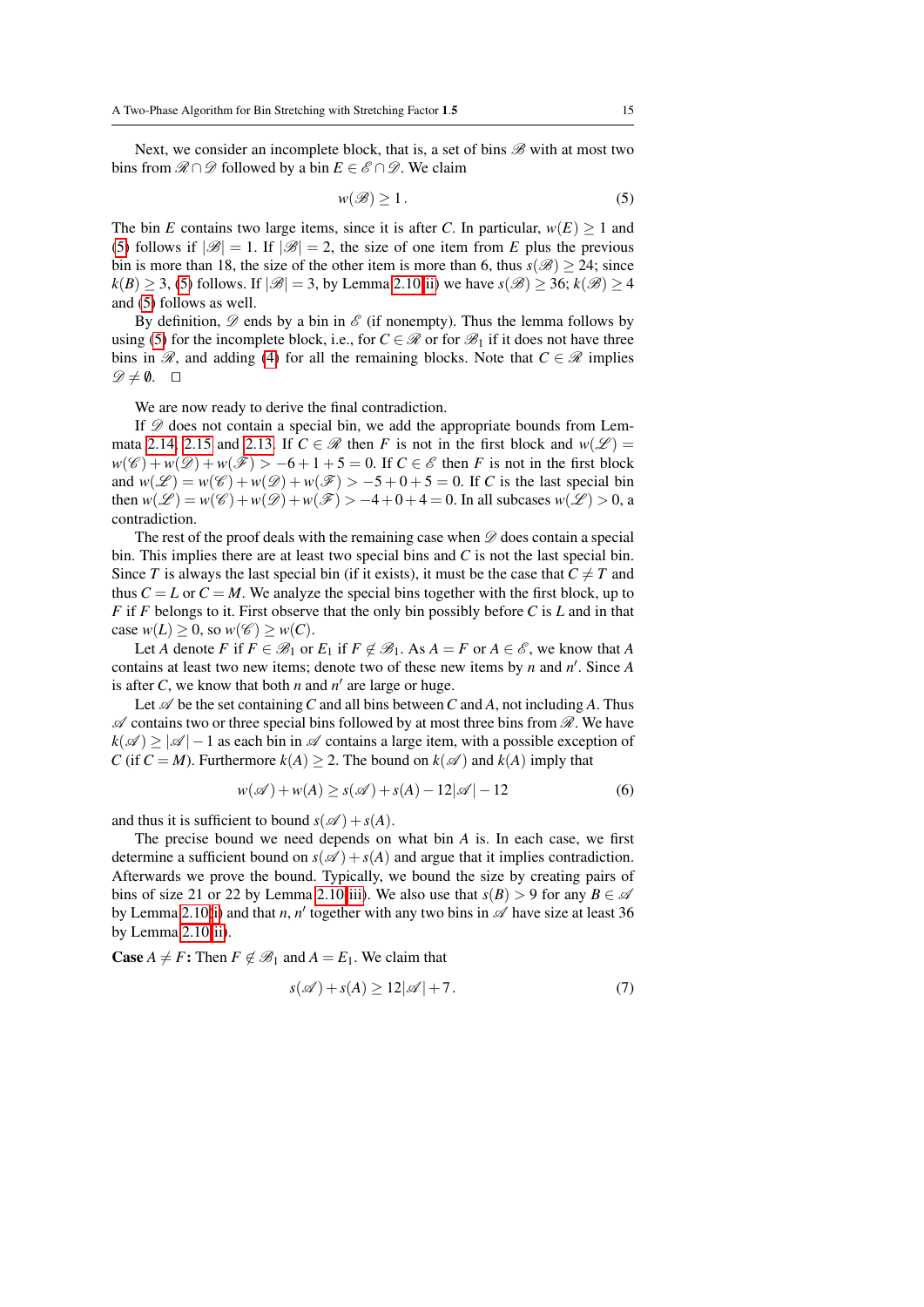First we show that [\(7\)](#page-14-1) implies a contradiction. Indeed, [\(7\)](#page-14-1) together with [\(6\)](#page-14-2) yields  $w(\mathscr{A}) + w(A) \ge -5$  and summing this with all the other bounds, namely  $w(\mathscr{F}) > 5$ from Lemma [2.13](#page-12-0) and  $w(\mathcal{B}_i) \geq 0$  for whole blocks  $\mathcal{B}_i \in \mathcal{D}$  from Lemma [2.15,](#page-13-3) leads to  $w(\mathscr{L}) > 0$ , which is a contradiction.

Now we prove [\(7\)](#page-14-1). The items  $n$  and  $n'$  from  $A$  together with the first two special bins in  $\mathscr A$  have size more than 36. Let  $\mathscr A'$  be the set of the remaining bins; it contains possibly *T* and at most three bins from  $\mathcal{R}$ . It remains to show  $s(\mathcal{A}') \geq 12|\mathcal{A}'| - 5$ .

For  $|\mathscr{A}'| = 0$  it holds trivially.

If  $|\mathscr{A}'| = 1$ , the only bin in  $\mathscr{A}'$  has size more than 9 and this is sufficient.

For  $|\mathscr{A}'| > 1$  we apply Lemma [2.10](#page-11-4)[\(iii\)](#page-11-3) and pair as many bins from  $\mathscr{A}'$  as possible; note that all the bins in  $\mathscr{A}'$  except possibly *T* are in  $\mathscr{R}$ , so the assumptions of the lemma hold. If  $|\mathcal{A}'| = 2$ , then  $s(\mathcal{A}') > 21 = 2 \cdot 12 - 3$ . For  $|\mathcal{A}'| = 3$  we get  $s(\mathscr{A}') > 22 + 9 = 3 \cdot 12 - 5$ , since we can create a pair without *R*<sub>first</sub>. Finally, if  $|\mathscr{A}'| = 4$  then  $s(\mathscr{A}') > 22 + 21 = 4 \cdot 12 - 5$ .

**Case**  $A = F$ : We claim that it is sufficient to prove

<span id="page-15-0"></span>
$$
s(\mathscr{A}) + s(n) + s(n') > 12|\mathscr{A}| + \begin{cases} 8 & \text{if } F \in \mathscr{R} \text{ and } R_{\text{first}} \in \mathscr{A}, \\ 9 & \text{if either } F \in \mathscr{R} \text{ or } R_{\text{first}} \in \mathscr{A}, \\ 10 & \text{in all cases.} \end{cases}
$$
 (8)

First we show that [\(7\)](#page-14-1) implies a contradiction.

If  $F = E_1$  we note that  $h = 3$  (as  $\mathcal{H}$  starts with 3 bins in  $\mathcal{R}$ ). Thus Lemma [2.8,](#page-9-5) items [\(iii\)](#page-9-2) and [\(iv\)](#page-9-1), together with  $w(\mathcal{H}) \ge s(\mathcal{H}) - 12|\mathcal{H}|$  yields  $w(\mathcal{H}) \ge 3$  for  $R_{\text{first}} \in \mathscr{A}$  or  $w(\mathscr{H}) \geq 2$  for  $R_{\text{first}} \notin \mathscr{A}$ . Summing this with  $w(\mathscr{A}) + w(A) > -3$  or  $w(\mathscr{A}) + w(A) > -2$ , that are obtained from [\(6\)](#page-14-2) and [\(8\)](#page-15-0) in the respective cases, we obtain  $w(\mathcal{L}) > 0$ , a contradiction.

If  $F \in \mathcal{R}$  then we know that *F* also contains old items of size at least 3 if  $R_{\text{first}} \notin \mathcal{A}$ or even 4 if  $R_{\text{first}} \in \mathscr{A}$  (and thus  $F \neq R_{\text{first}}$ ). Summing this with the respective bound from [\(8\)](#page-15-0) we obtain  $s(\mathscr{A}) + s(F) > 12|\mathscr{A}| + 12$ . Summing this with  $s(\mathscr{H}) \geq 12|\mathscr{H}|$ from Lemma [2.8\(](#page-9-5)[iii\)](#page-9-2) now yields  $s(\mathcal{L}) > 12|\mathcal{L}|$ , a contradiction.

Thus [\(7\)](#page-14-1) always leads to a contradiction.

We now distinguish subcases depending on  $|\mathscr{A}|$  and in each case we either prove [\(8\)](#page-15-0) or obtain a contradiction directly. Note that  $R_{\text{first}} \in \mathscr{A}$  whenever  $|\mathscr{A}| \geq 4$ .

**Case**  $|\mathcal{A}| = 2$ : The two bins together with *n* and *n'* have size more than 36. Thus  $s(\mathscr{A}) + s(n) + s(n') > 36 = 12 \cdot 2 + 12$ , which implies [\(8\)](#page-15-0).

**Case**  $|\mathcal{A}| = 3$ : We have  $s(C) > 9$  and the remaining two bins together with *n* and *n'* have size more than 36. Thus  $s(\mathscr{A}) + s(n) + s(n') > 12|\mathscr{A}| + 9$ , which implies [\(8\)](#page-15-0) in all cases except if  $F = E_1$  and  $R_{\text{first}} \notin \mathcal{A}$ .

In the remaining case,  $\mathscr{A} = \{L, M, T\}$  and  $C = L$ , as  $\mathscr{A}$  contains no bin from  $\mathcal{R}$  and  $|\mathcal{A}| = 3$ . We prove a contradiction directly. Let *o* be the size of old items in *T*. We apply Lemma [2.8\(](#page-9-5)[ii\)](#page-9-0), using the fact that  $o + \rho > 6$  by Lemma [2.5\(](#page-5-4)[v\)](#page-6-0), where  $\rho$  is the total size of old items in  $R_{\text{first}} \in \mathcal{H}$ , and  $h = 3$ . We get  $o + s(\mathcal{H}) \geq o +$  $12|\mathcal{H}| + h + \rho - 4 > 12|\mathcal{H}| + 5$ . Let *n''* be a new item in *T*. Since *n''* does not fit into *M*,  $s(M) + s(n'') > 18$ ; also  $s(L) > 9$  and  $s(F) > 18$ . Summing all the bounds, we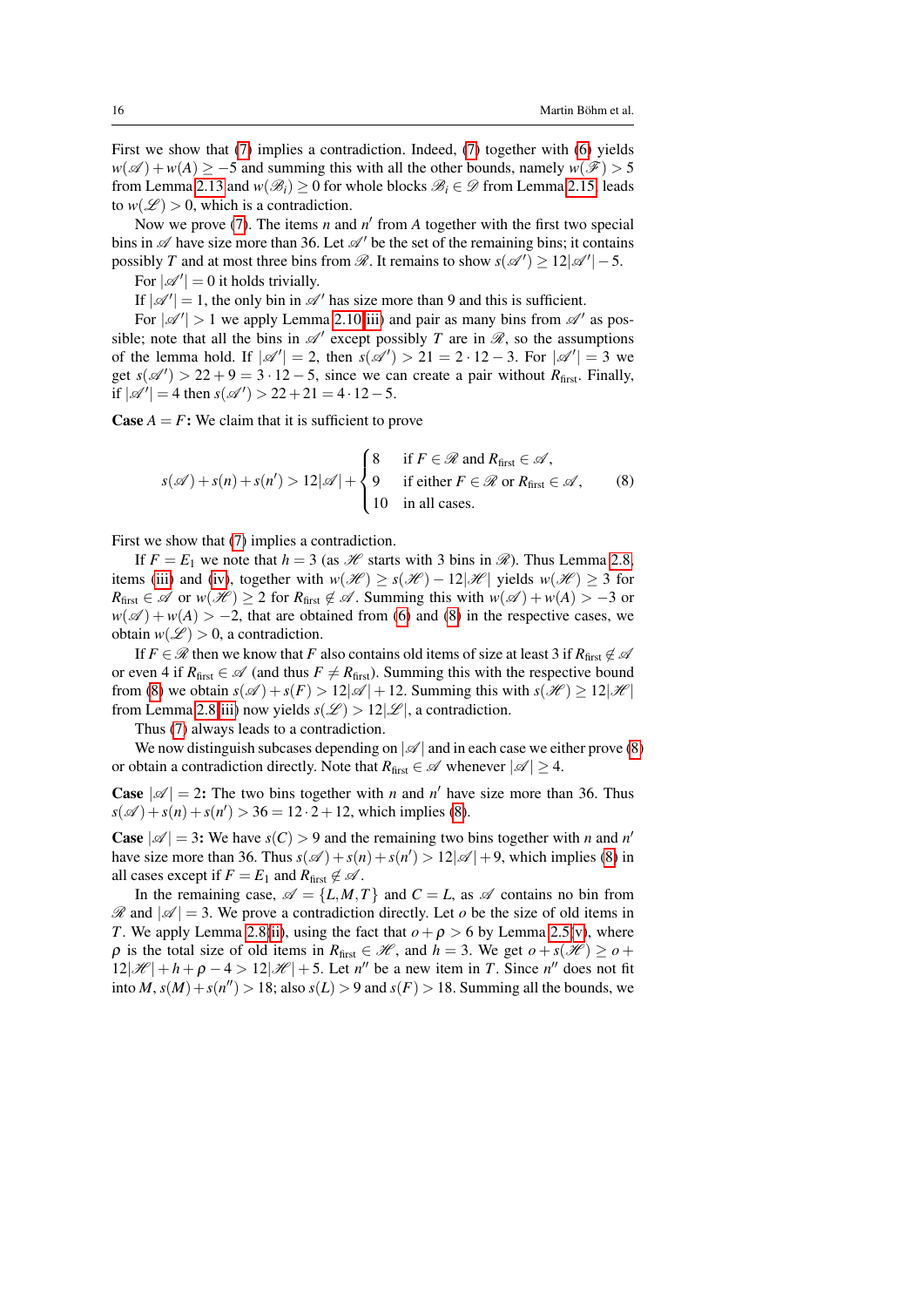$h$ ave  $s(\mathcal{L}) \geq o + s(\mathcal{H}) + s(M) + s(n'') + s(L) + s(F) > 12|\mathcal{H}| + 5 + 18 + 9 + 18 = 0$  $12|\mathcal{L}|+2$ , a contradiction.

**Case**  $|\mathscr{A}| = 4$ : The last bin  $R \in \mathscr{A}$  is in  $\mathscr{R}$ . Together with any previous bin it has size more than 21, the remaining two bins together with  $n$  and  $n'$  have size more than 36 by Lemma [2.10\(](#page-11-4)[ii\)](#page-11-2). Thus  $s(\mathscr{A}) + s(n) + s(n') > 21 + 36 = 4 \cdot 12 + 9$  which implies [\(8\)](#page-15-0), since  $R_{\text{first}} \in \mathcal{A}$ .

**Case**  $|\mathcal{A}| = 5$ : First consider the case  $F = E_1$ . The last two bins of  $\mathcal{A}$  are in  $\mathcal{R}$ , we pair them with two previous bins to form pairs of size more than The remaining bin has size at least 9, since *n* does not fit into it and  $s(n) < 9$ . We also have  $s(F) > 18$ . Thus  $s(\mathscr{A}) + s(A) > 21 + 22 + 9 + 18 = 5 \cdot 12 + 10$ , which implies [\(8\)](#page-15-0).

If  $F \in \mathcal{R}$  then one of the last two bins of  $\mathcal{A}$  has size more than 11 and the other forms a pair of size more than 21 with one special bin. The remaining two bins together with *n* and *n*<sup> $\prime$ </sup> have size more than 36 by Lemma [2.10\(](#page-11-4)[ii\)](#page-11-2). Thus  $s(\mathscr{A}) + s(n) +$  $s(n') > 11 + 21 + 36 = 5 \cdot 12 + 8$  which implies [\(8\)](#page-15-0), because  $R_{\text{first}} \in \mathcal{A}$ .

**Case**  $|\mathcal{A}| = 6$ : Then  $\mathcal{A}$  contains all three special bins and three bins from  $\mathcal{R}$ , therefore also  $F = E_1$ . We form three pairs of a special bin with a bin from  $\mathscr R$  of total size more than  $21 + 22 + 22$ . Since  $s(F) > 18$ , we have  $s(\mathscr{A}) + s(F) > 21 + 22 + 22 + 22$  $18 = 6 \cdot 12 + 11$ . Since in this case  $A = F = E_1$ , we have  $s(\mathcal{H}) > 12|\mathcal{H}| + 3$  and  $s(\mathscr{L}) > 12|\mathscr{L}|$ , a contradiction.

In all of the cases we can derive a contradiction, which implies that our algorithm cannot fail. This concludes the proof of Theorem [2.1.](#page-4-2)  $\Box$ 

## 3 Conclusions

We note that the analysis of our algorithm is tight, i.e., if we reduce the capacity of the bins below 18, the algorithm fails. Consider the following instance. Send two items of size 6 which are in the first phase packed separately into two bins. Then send *m*−1 items of size 12. One of them must be put into a bin with an item of size 6, i.e., one bin receives items of size 18, while all the items can be packed into *m* bins of size 12.

To decrease the upper bound below 1.5 seems challenging. In particular, the instance above and its modifications with more items of size 6 or slightly smaller items at the beginning shows that these items need to be packed in pairs. This in turns creates difficulties that, in the current approach, lead to new item and bin types; at this point we do not know if such an approach is feasible.

Another possible research direction is to improve the lower bounds, in particular for large *m*. It is quite surprising that there are no lower bounds for  $m > 5$  larger than the easy bound of 4/3.

Acknowledgment. The authors thank Emese Bittner for useful discussions during her visit to Charles University. We also thank to referees for many useful comments.

#### **References**

<span id="page-16-0"></span>1. S. Albers and M. Hellwig. Semi-online scheduling revisited. *Theor. Comput. Sci.*, 443:1–9, 2012.